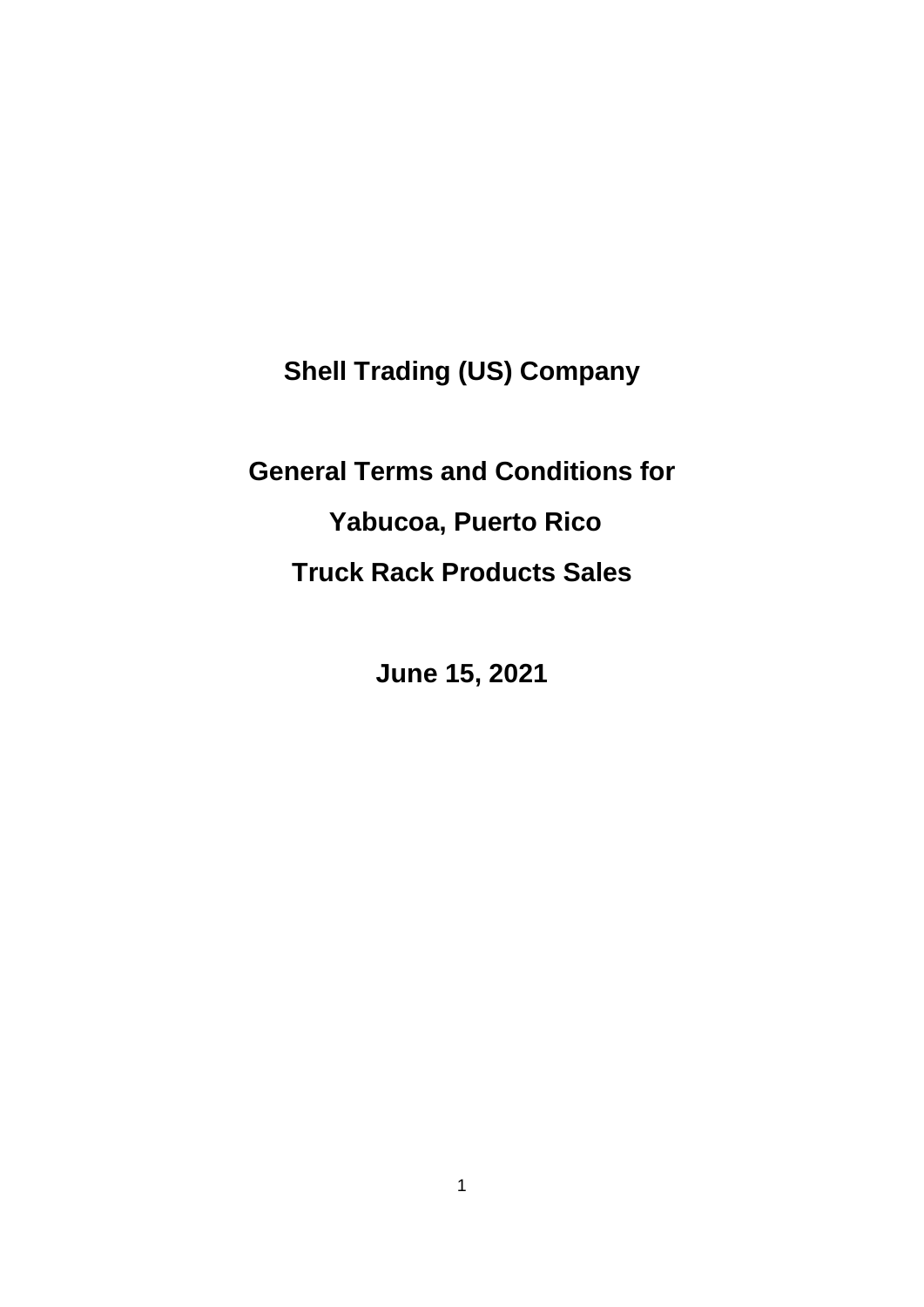| 1.  |  |  |
|-----|--|--|
| 2.  |  |  |
| 3.  |  |  |
|     |  |  |
| 4.  |  |  |
| 5.  |  |  |
| 6.  |  |  |
| 7.  |  |  |
| 8.  |  |  |
| 9.  |  |  |
| 10. |  |  |
| 11. |  |  |
| 12. |  |  |
| 13. |  |  |
|     |  |  |
|     |  |  |
| 16. |  |  |
| 17. |  |  |
|     |  |  |
|     |  |  |
| 20. |  |  |
| 21. |  |  |
|     |  |  |
| 23. |  |  |
|     |  |  |
|     |  |  |
| 26. |  |  |
| 27. |  |  |
| 28. |  |  |
| 29. |  |  |
| 30. |  |  |
|     |  |  |
| 32. |  |  |
|     |  |  |
|     |  |  |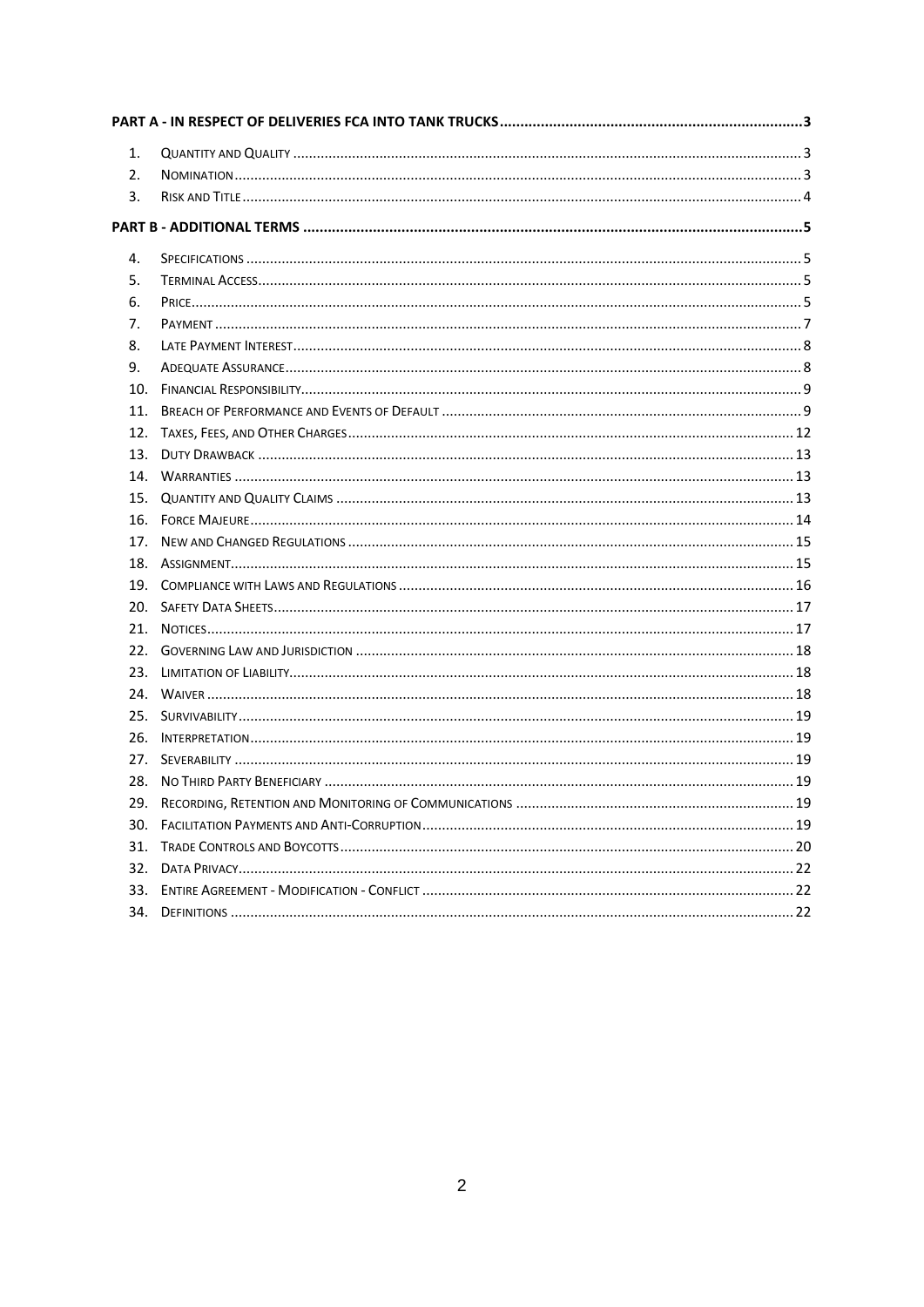# <span id="page-2-0"></span>**PART A - In respect of deliveries FCA into tank trucks**

## <span id="page-2-1"></span>1. **Quantity and Quality**

- 1.1. Quantity measurement and quality sampling and testing shall be conducted in accordance with the most current API or ASTM standards, as applicable. Volume of Product will be determined at product actual temperature at time of loading without being corrected to 60 degrees Fahrenheit.
- 1.2. Quantity shall be determined in accordance with the following procedures:
	- 1.2.1. Seller's metering device. If Seller's metering device is not available measurement shall be by certified weight scale.
- 1.3. Quality shall be determined in accordance with following procedures:
	- 1.3.1. Test results run on a volumetrically correct composite of samples drawn from Seller's tank(s) at the loading terminal, except for RVP. For RVP, the tank(s) shall be sampled and tested individually, and the average calculated using the volumetrically weighted average.
	- 1.3.2. Where a party requires an independent inspection to determine quality, the inspection shall be made by an independent inspector who is mutually acceptable to both Seller and Buyer, and the party or parties (as applicable) requiring an independent inspection shall appoint the independent inspector with the inspection charges for the account of the party requiring such independent inspection. In the case where both parties require an independent inspection, the parties shall share all inspection charges equally. The independent inspector's report shall be made available to both parties.
	- 1.3.3. Where no independent inspection takes place, or where the independent inspector only witnesses the measurement, quality determination(s) shall be made by the loading terminal.
- 1.4. Results of the measurements set forth in this Section shall be issued in the form of the certificates of quantity and/or quality, meter tickets or weight tickets (as applicable) with respect to the Product delivered and shall be issued by the independent inspector. Where no independent inspection occurs, measurement shall be by terminal meter tickets or weight tickets (as applicable).
- 1.5. Except in cases of manifest error or fraud, the certificates of quantity and quality, meter tickets or weight tickets (as applicable) issued pursuant to this Section shall be conclusive and binding on both parties for invoicing purposes, and Buyer shall be obliged to make payment in full in accordance with Section 7, but shall be without prejudice to the rights of either party to file a claim for quantity and/or quality.

## <span id="page-2-2"></span>2. **Nomination**

2.1. Nominations shall be made in accordance with the standard operating procedures at the loading terminal.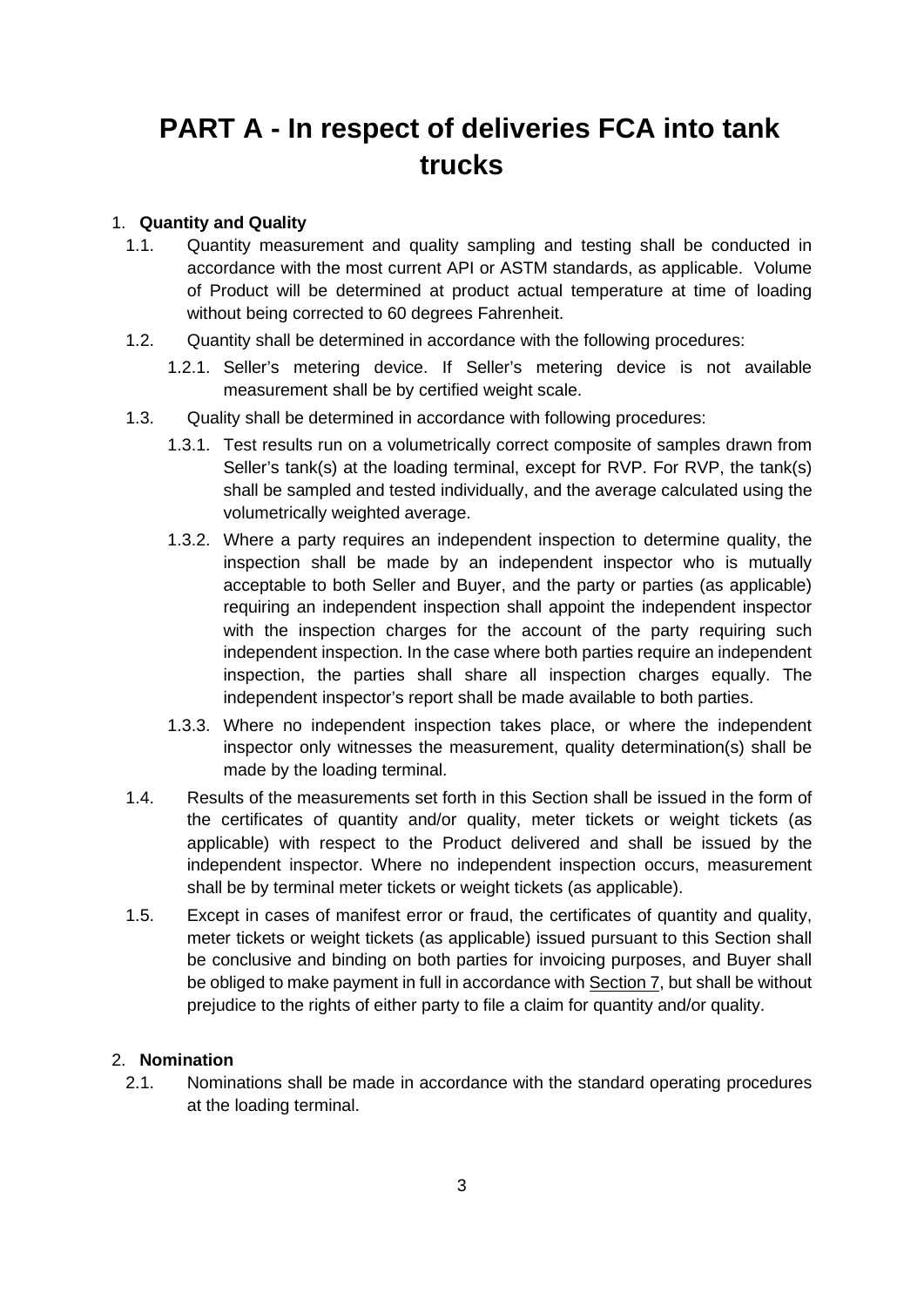FCA into tank truck - Tank trucks or railcars presented by Buyer for loading shall be fit, clean, and in all respects ready to load the Product. Seller shall not be liable for any delays in loading at the loading terminal.

## <span id="page-3-0"></span>3. **Risk and Title**

Title to and risk of loss or damage shall pass from Seller to Buyer as the Product passes the outlet at the applicable terminal's loading rack.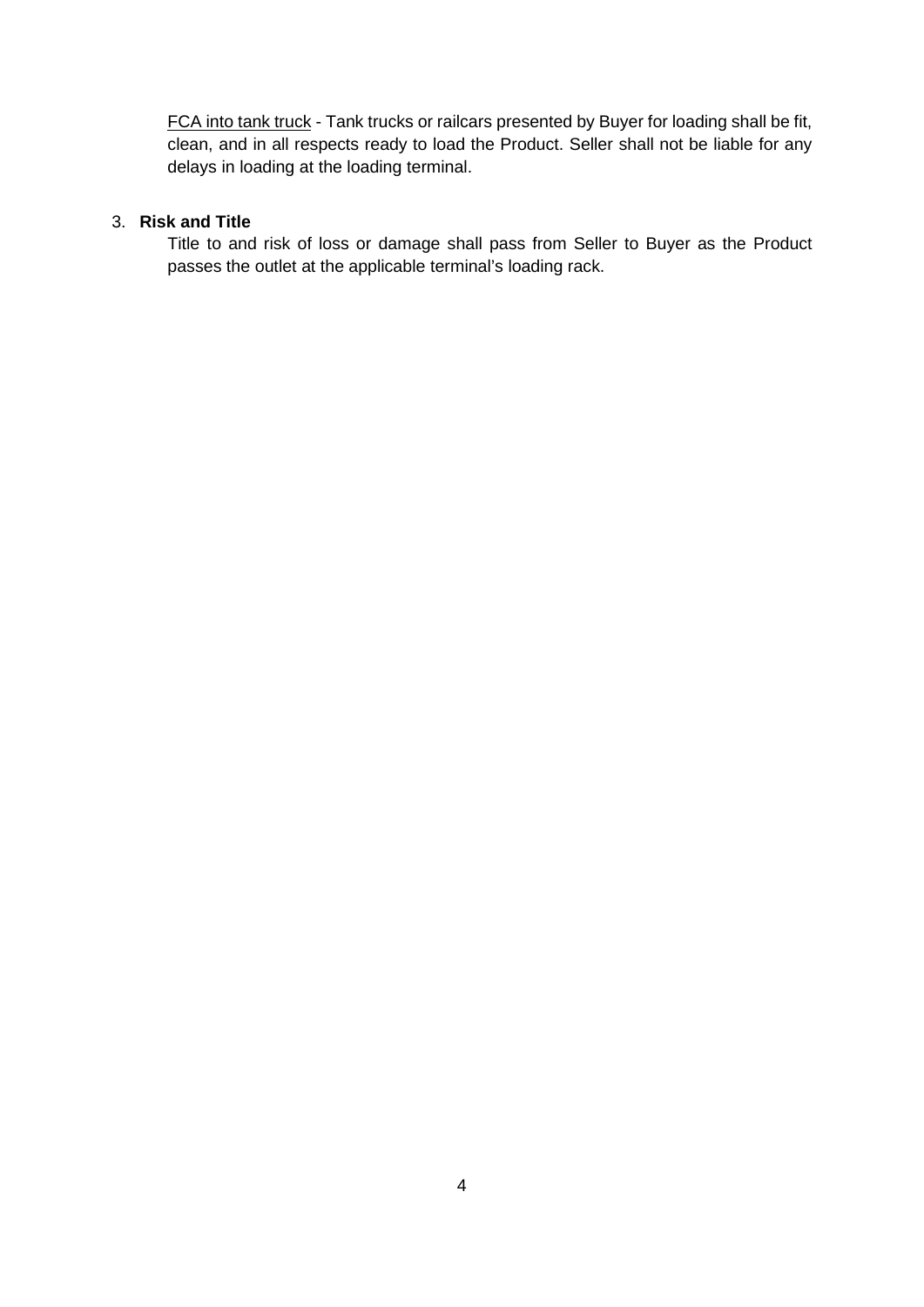# **PART B - Additional Terms**

## <span id="page-4-1"></span><span id="page-4-0"></span>4. **Specifications**

4.1. Product shall meet the specifications provided in a Confirmation.

## <span id="page-4-2"></span>5. **Terminal Access**

5.1. Any person accessing a terminal to lift Products on Buyer's behalf, whether Buyer's employees, agents, or contractors, under this Agreement shall adhere to the terminal's health, safety, environmental and operating procedures and access requirements, which the terminal may amend from time to time. Such requirements may include the execution of an agreement governing the terms and conditions upon which access to the terminal is permitted and/or the provision of certificates of insurance evidencing insurance in the form and amount acceptable to the terminal operator.

## <span id="page-4-3"></span>6. **Price**

- 6.1. Prices shall be rounded as follows:
	- 6.1.1. Product pricing in Barrels: Rounded to the nearest third decimal place. If:
		- 6.1.1.1. The fourth decimal place is five (5) or greater than five (5) then the third decimal place shall be rounded up to the next digit.
		- 6.1.1.2. The fourth decimal place is less than five (5) then the third decimal place will be unchanged.
	- 6.1.2. Product pricing in Gallons: Rounded to the nearest fourth decimal place. If:
		- 6.1.2.1. The fifth decimal place is five (5) or greater than five (5) then the fourth decimal place shall be rounded up to the next digit.
		- 6.1.2.2. The fifth decimal place is less than five (5) then the fourth decimal place will be unchanged.
- 6.2. EFP Balancing: When a Transaction involves the Exchange of Futures for Physical ("EFP''), the volumes sold and purchased by the parties in a Transaction under this Agreement are intended to be equal. If the actual volume shipped differs from the number of contracts sold or bought under an EFP by an amount greater than 500 Barrels, then the parties will balance the difference to the nearest 1,000 Barrels by posting within the current month's New York Mercantile Exchange ("NYMEX'') contract an additional EFP for the amount. If the current month's NYMEX contract has expired at the time that the differing delivery occurs, the parties may post an additional EFP in the then current NYMEX month's contract at a price plus or minus a differential to be agreed to by the parties which represents the difference in settlement price of the expired NYMEX contract and the current month's contract price for the first three of the last four NYMEX trading days of the expired NYMEX contract on the day the additional EFP is posted.
- 6.3. Cessation of Price Index Publication. If an index used to calculate a price set forth in this Agreement, and any adjustment thereto ("Original Index"), ceases to be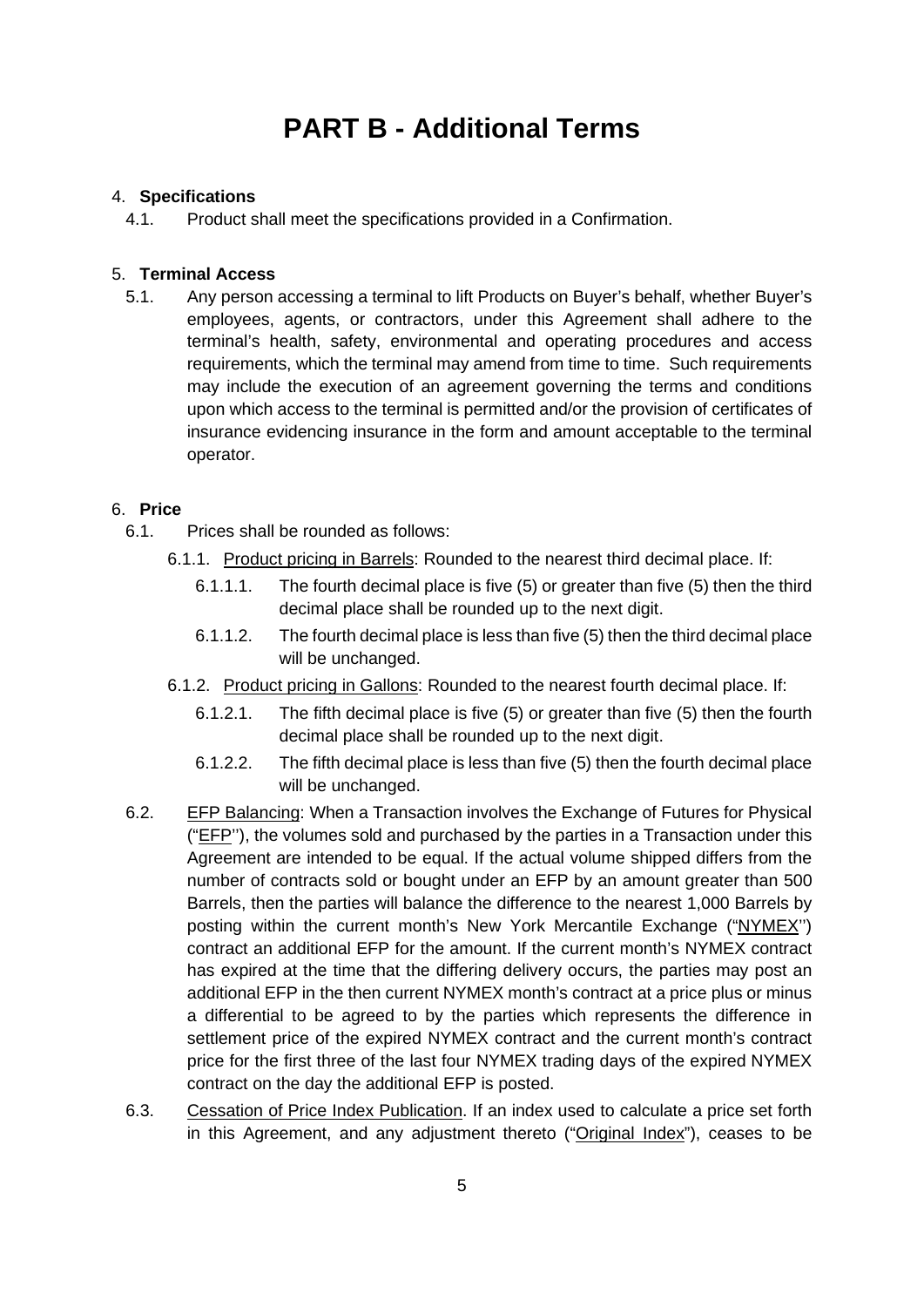published or is not published for any period applicable to calculation of such price, the following procedure shall apply:

- 6.3.1. The parties shall in good faith meet and agree on a replacement index within ten (10) Banking Days after the date the Original Index ceases to be published. Such replacement index will be as comparable as possible to the Original Index specified in this Agreement.
- 6.3.2. If the parties are not able to agree upon a replacement index within the ten (10) Banking Day period in accordance with Section 6.3.1, then:
	- 6.3.2.1. The dispute shall be settled by binding arbitration in accordance with the then current International Institute for Conflict Prevention and Resolution Rules for Non-Administered Arbitration ("CPR Rules") and this Section. The arbitration shall be governed by the U.S. Arbitration Act, 9 U.S.C. §§ 1-16 to the exclusion of any provision of state law inconsistent therewith or which would produce a different result. The arbitration shall be held in Houston, Texas or such other location as may be convenient and agreed to in writing by the parties. The language of the arbitration shall be English. There shall be one arbitrator. The parties shall attempt to agree on the selection of the arbitrator. If the parties are unable to agree on the single arbitrator, the arbitrator shall be selected in accordance with the CPR Rules. The arbitrator shall determine the dispute of the parties and render a final decision. The arbitrator shall set forth the reasons for the decision in writing.
	- 6.3.2.2. To assist the arbitrator in such determination, both as to a provisional replacement index and/or a final replacement index, each party shall submit either one proposed alternate index, or one alternative basis for calculating the price, and the arbitrator shall select as the basis for the decision rendered the proposal which in the view of the arbitrator represents the closest replacement for the Original Index.
	- 6.3.2.3. The parties shall also attempt to reach agreement on a provisional replacement index within the same ten (10) Banking Day period in Section 6.3.1, which shall be used for provisional invoices until a final determination is made by the arbitrator as described above. The provisional replacement index shall be without prejudice to either party in the arbitration and shall not be disclosed to the arbitrator. If no agreement on a provisional replacement index is reached between the parties within said ten (10) Banking Day period, either party may ask the arbitrator determined above to set a provisional replacement index based on a written submission from both sides within ten (10) Banking Days after the appointment of the arbitrator.
	- 6.3.2.4. Once the arbitrator has reached a final decision on the final replacement index, the price paid under this Agreement shall be adjusted using the final replacement index, and all invoices for deliveries made subsequent to the date the Original Index ceased to be published shall be promptly corrected and reissued using the final replacement index and price. The arbitrator shall order the relevant adjustment under the corrected invoices and the party that owes money to the other shall pay said amount to the party owed within ten (10) Banking Days of receipt of the corrected invoice.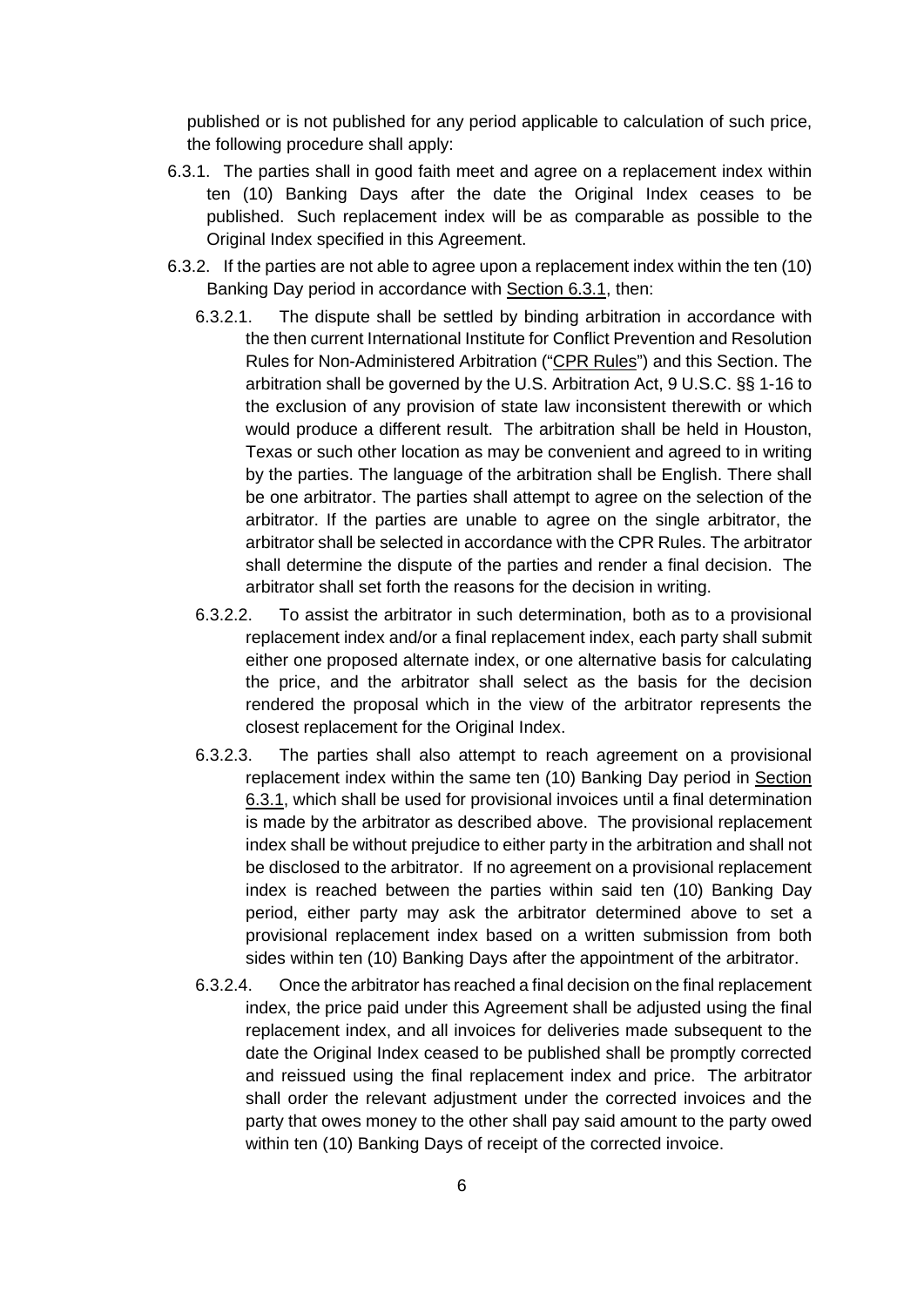## <span id="page-6-0"></span>7. **Payment**

- 7.1. Payment shall be made in U.S. Dollars by electronic funds transfer, in full, without discount, withholding, setoff or counterclaim (except as otherwise provided herein).
- 7.2. Payment shall be made on presentation of and in accordance with Seller's commercial invoice and the following documents: Bills of lading, weight ticket or meter ticket (as applicable).
- 7.3. Where the due date for payment falls on a Saturday or on a weekday other than Monday, which is not a Banking Day, then any such payment shall be made on the preceding Banking Day. Where the last day for payment falls on a Sunday or a Monday, which is not a Banking Day, then any such payment shall be made on the following Banking Day.
- 7.4. Except as otherwise provided herein, the payment of any other costs, expenses or charges, which arise and are due under the terms of this Agreement from one party to the other, shall be made against presentation of one party's invoice by the party from whom payment is due on or by the date specified on the invoice.
- 7.5. If, less than five (5) Banking Days prior to the due date, Seller requests payment to be made to a bank account which is different than that which has previously been used for settlement, then Buyer has the right to delay payment without incurring interest for up to five (5) Banking Days immediately following the date of notice of such change if and to the extent such delay is necessary to establish the validity and legal effect of the requested change.
- 7.6. If for any reason payment terms are not specified in a Confirmation, the parties agree that the payment due date shall be as per Seller's invoice.
- 7.7. All U.S. Dollar amounts shall be rounded to the nearest cent (whereby half cents shall be rounded upward).
- 7.8. If the invoiced party, in good faith, disputes the amount of any such invoice or any part thereof, such invoiced party will pay such amount as it concedes to be correct; provided, however, if the invoiced party disputes the amount due it must provide supporting documentation acceptable in industry practice to support the amount paid or disputed. In the event the parties are unable to resolve such dispute, either party may pursue any remedy available at law or in equity to enforce its rights pursuant to this Agreement.
- 7.9. Change of Banking Account Details. In the event that Buyer receives any request for payment to Seller to be made to a bank account which is different from that which is set out in the Confirmation, Buyer shall be required to forthwith verify and reconfirm the request before any payment is made by Buyer to the bank account set out in the said request.
- 7.10. Notwithstanding anything to the contrary in this Agreement, if required by Seller, pursuant to Section 10.1 below, or as a result of an Event of Default, Buyer shall make advance payment in U.S. Dollars by electronic funds transfer to Seller for Products purchased by Buyer pursuant to one or more Transactions under this Agreement ("Prepayment"). Specifically, for each Transaction pursuant to which Seller is obligated to deliver Products to Buyer and for which Seller requires Buyer to make a Prepayment, Seller shall issue an invoice to Buyer and Buyer shall make the Prepayment to Seller by the date specified on Seller's invoice ("Prepayment Due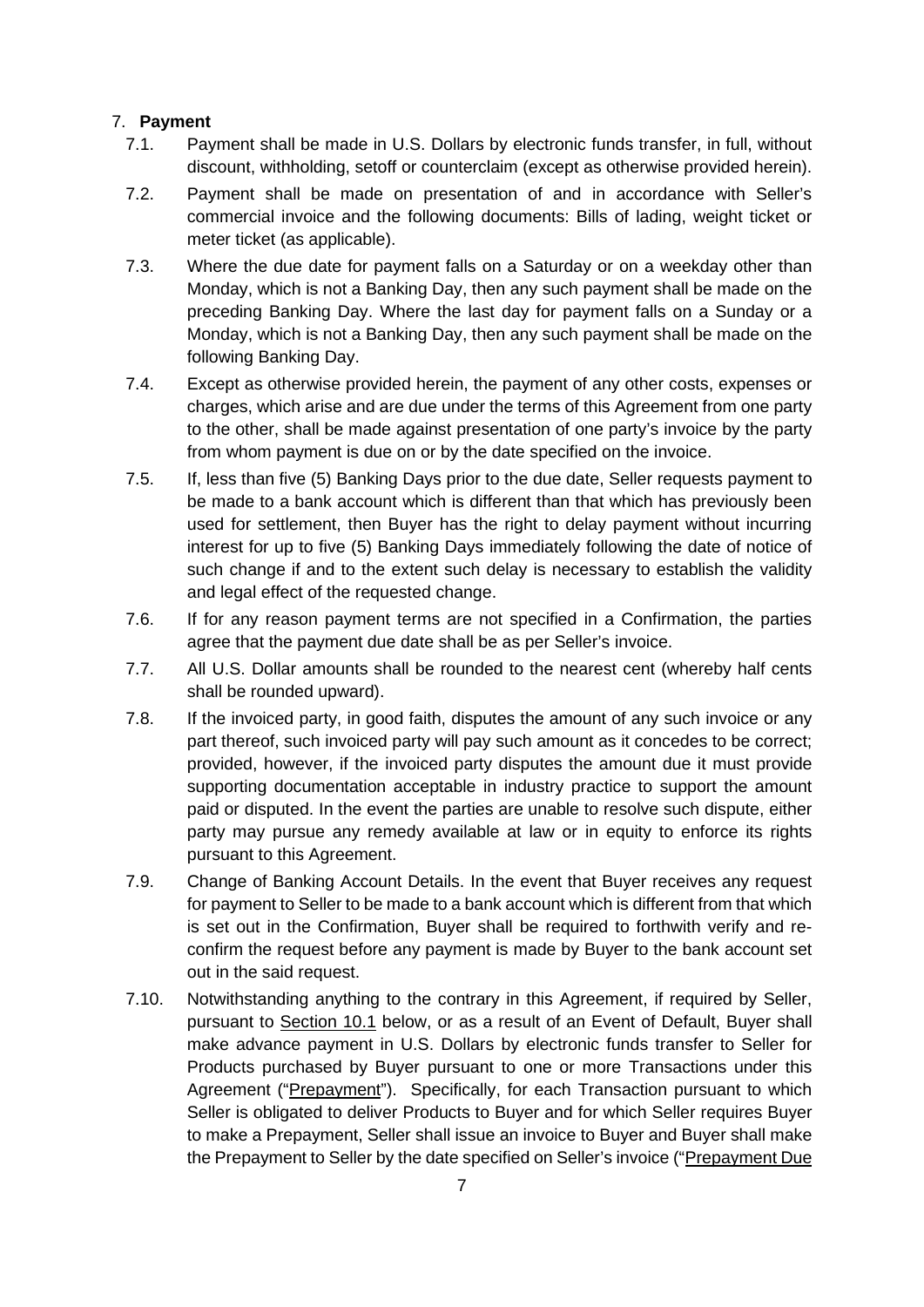Date"). All Prepayments shall be in an amount equal to the price (or estimated price if the price is based on an index and is not known at the time the invoice is issued) multiplied by the total quantity (or estimated quantity if the actual quantity is not known at the time the invoice is issued) of Products to be purchased for each outstanding Transaction for which Prepayment is required (each a "Prepayment Amount"). Each Prepayment Amount shall be paid by electronic funds transfer, in same day funds (without setoff, counterclaim or deduction), to the account specified by Seller. If, pursuant to a Transaction, the actual quantity of Products delivered differs from the contract quantity or the price differs from the estimated price upon which Prepayment was made or other amounts are owing by or to Buyer (including, without limitation, other charges related to the Transaction(s) or amounts arising from any overpayments or underpayments for prior periods), the party owing such amounts shall pay such amounts owing by it within two (2) Banking Days of receipt of request by the party to whom the payment is owed. In the event Buyer fails to timely make the Prepayment, Seller shall have the right to immediately withhold or suspend delivery of Products until such time as the required payment is received. Such suspension of delivery of Products shall not relieve Buyer of its obligation to purchase Products pursuant to any Transaction and shall be in addition to, and not in replacement of, any other right or remedy available to Seller under this Agreement.

## <span id="page-7-0"></span>8. **Late Payment Interest**

- 8.1. Unless otherwise agreed by the parties in writing, if either party fails to timely pay any amount due under this Agreement by the due date, the amount not paid shall bear simple interest commencing on the day immediately after the date on which it became due up to and including the date of payment, at the rate calculated as an annual rate (365/366 day year basis as applicable), equal to two percent (2%) above the JP Morgan Chase Bank, New York, N.Y. prime interest rate (or Citibank N.A. New York, NY, prime interest rate if JP Morgan Chase Bank interest rate is unknown), or the maximum amount allowed by law, whichever is less, in effect on the day payment was due.
- 8.2. Under no circumstances shall this interest be construed as an agreement by Seller to provide extended credit and the charging of interest shall be without prejudice and in addition to any rights and remedies which Seller may have under this Agreement or otherwise.

#### <span id="page-7-1"></span>9. **Adequate Assurance**

9.1. Where Shell is the Seller, Seller may, within Seller's sole discretion, at any time request and Buyer shall, not later than two (2) Banking Days after request by Seller, provide Adequate Assurance of Performance. After such request, and in the event that title has not already been transferred, Seller may withhold performance until such Adequate Assurance of Performance shall have been received by it. Any cost, expense, or charges associated with any letter of credit procured pursuant to this Section shall be for the account of Buyer.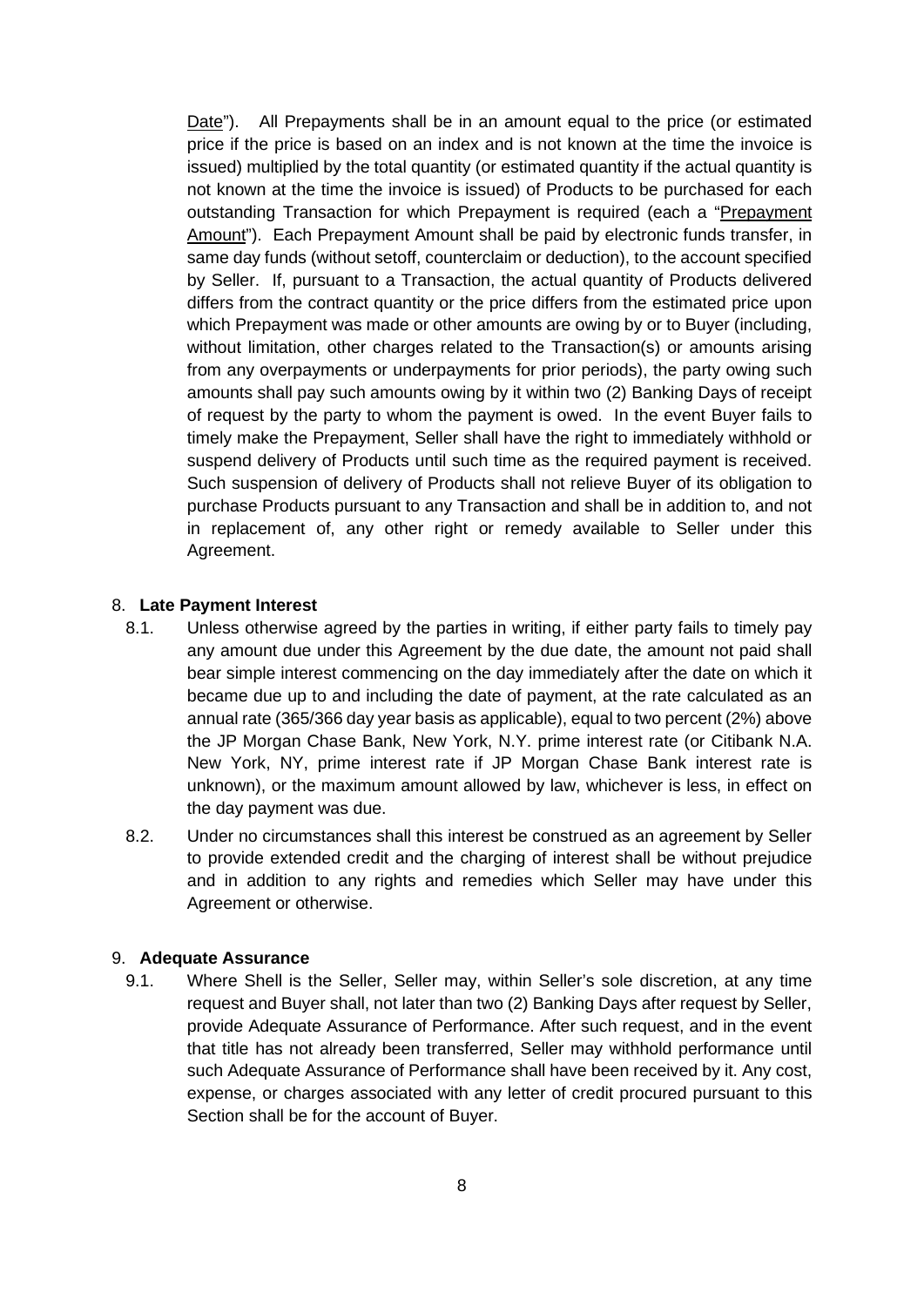### <span id="page-8-0"></span>10. **Financial Responsibility**

10.1. Notwithstanding anything to the contrary in this Agreement, if in the reasonable opinion of a party (the "Secured Party'') at any time the reliability or the financial responsibility of the other party ("Posting Party'') (or of any guarantor or other person furnishing security in support of Posting Party) is or becomes impaired or unsatisfactory, Adequate Assurance of Performance shall be given by Posting Party to Secured Party on demand by Secured Party in respect of each or any cargo or any portion thereof and/or Seller may require Prepayments under Section 7.10; provided, however, that if Seller requests both Adequate Assurance of Performance and Prepayments, then Seller's request for Adequate Assurance of Performance shall be limited to assurances for amounts in excess of the Prepayment Amount then due. In any event, any amounts specified in such demand shall thereby become immediately due and payable. After such demand, and in the event that title has not already been transferred, Secured Party may withhold performance until such Adequate Assurance of Performance shall have been received by it. Any cost, expense, or charges associated with any letter of credit procured pursuant to this Section shall be for the account of the party providing the letter of credit.

## <span id="page-8-1"></span>11. **Breach of Performance and Events of Default**

- 11.1. Failure to Deliver or Take Delivery. Unless excused by Force Majeure or the other party's failure to perform, if a party fails to deliver or take delivery of any of the quantity of the Product as required in a particular Transaction during the applicable delivery period (the "Failing Party"), the non-Failing party's exclusive remedy for the Failing Party's failure to deliver or take delivery of the Product shall be as set forth below:
	- 11.1.1. Seller Failure to Deliver. If Seller is the Failing Party, then Buyer shall have the right to terminate the Transaction, in which case Seller shall pay Buyer within five (5) Banking Days of receipt of Buyer's invoice an amount equal to the positive difference, if any, between (1) the Market Value and (2) the Contract Value.
	- 11.1.2. Buyer Failure to Take Delivery. If Buyer is the Failing Party, then Seller shall have the right to terminate the Transaction, in which case Buyer shall pay to Seller within five (5) Banking Days of receipt of Seller's invoice an amount equal to the positive difference, if any, between (1) the Contract Value and (2) the Market Value.
- 11.2. An event of default ("Event of Default") shall occur with respect to a party (the "Defaulting Party") when:
	- 11.2.1. such party fails to (i) pay an invoice for Product, or (ii) provide Adequate Assurance of Performance when due, and/or (iii) make Prepayments when required pursuant to Section 7.10, if such failure is not cured within two (2) Banking Days after receipt of written notice of such failure;
	- 11.2.2. such party, or its guarantor, (i) makes a general assignment for the benefit of its creditors, or (ii) commences a proceeding under applicable bankruptcy law or other law for the relief of debtors;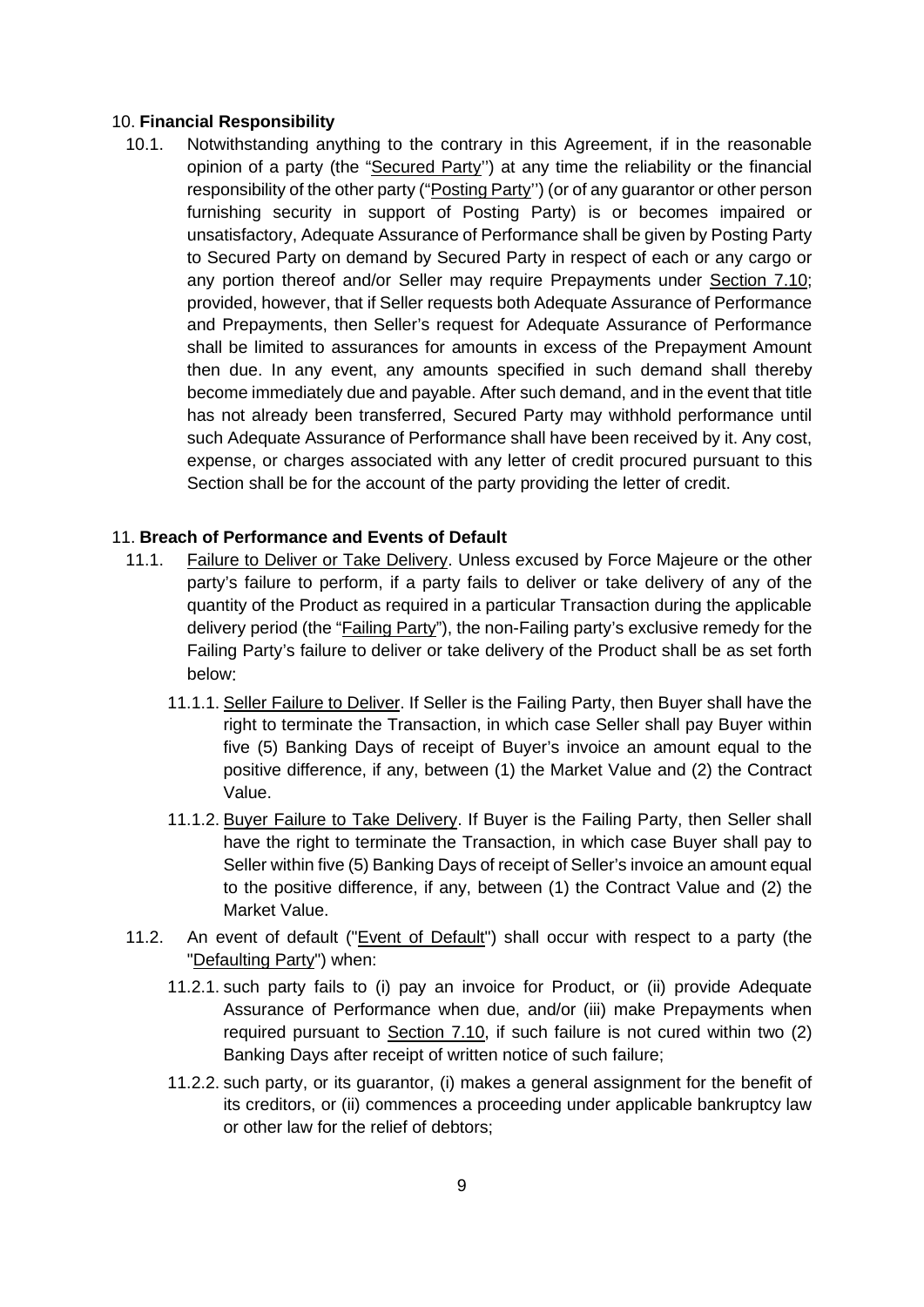- 11.2.3. such party, or its guarantor, files a petition seeking to take advantage of any other law relating to bankruptcy, insolvency, reorganization, winding-up, or composition or readjustment of debts;
- 11.2.4. such party, or its guarantor, has a trustee, custodian, conservator, receiver or similar official appointed for it, or for a substantial part of its property;
- 11.2.5. such party, or its guarantor, becomes insolvent or is unable to pay its debts as they become due; or
- 11.2.6. such party, or its guarantor, becomes subject to any involuntary bankruptcy, reorganization, debt arrangement, or other proceeding under any applicable bankruptcy, insolvency or other similar law for the relief of debtors or any dissolution or liquidation proceeding is instituted against the party or its guarantor.
- 11.3. If an Event of Default occurs and is continuing, the non-defaulting party (the "Non-Defaulting Party") may, without limiting any other rights and remedies that may be available to the Non-Defaulting Party under this Agreement or otherwise, (a) offset all or any portion of any amounts owed by the Defaulting Party to the Non-Defaulting Party against any amounts owed by the Non-Defaulting Party to the Defaulting Party under this Agreement or otherwise, (b) apply any payments made but not yet applied, or Adequate Assurance of Performance posted under this Agreement, by the Defaulting Party to the Non-Defaulting Party against any amounts that are owed to the Non-Defaulting Party under this Agreement, (c) if the Non-Defaulting Party is Seller, suspend deliveries until all amounts due for all previous deliveries to the Defaulting Party have been paid in full; provided, however, to the extent the Non-Defaulting Party sustains damages related to the suspension of deliveries of Product(s), the Defaulting Party shall pay such damages to the Non-Defaulting Party, (d) require Prepayments under Section 7.10, if the Defaulting Party is Buyer, and/or (e) designate an Early Termination Date in the manner described in Section 11.4.
- 11.4. If an Event of Default occurs, the Non-Defaulting Party may, by written notice to the Defaulting Party, terminate all transactions between the parties for the purchase and sale of Products, whether governed by these GTCs or otherwise (the "Terminated Transactions"), as of a date designated in the notice that is no earlier than the day such notice is effective and no later than twenty (20) days after such notice is effective as an early termination date ("Early Termination Date"). If an Early Termination Date has been designated, the Non-Defaulting Party shall in good faith calculate the Settlement Amount of the Terminated Transaction or all Terminated Transactions, as the case may be, as of the Early Termination Date (or as soon thereafter as reasonably practicable). The Non-Defaulting Party shall aggregate all amounts due between the parties into a single net amount (the "Termination Payment") by aggregating or setting off, as appropriate, (i) the Settlement Amount for each Terminated Transaction, (ii) all Unpaid Amounts owed to the Non-Defaulting Party, and (iii) all Unpaid Amounts owed to the Defaulting Party; provided, however, if the net of the Settlement Amounts for all such Terminated Transaction(s) would be an amount owing to the Defaulting Party, then such net amount shall be zero for purposes of determining the Termination Payment. The Non-Defaulting Party shall notify the Defaulting Party in writing of the amount of the Termination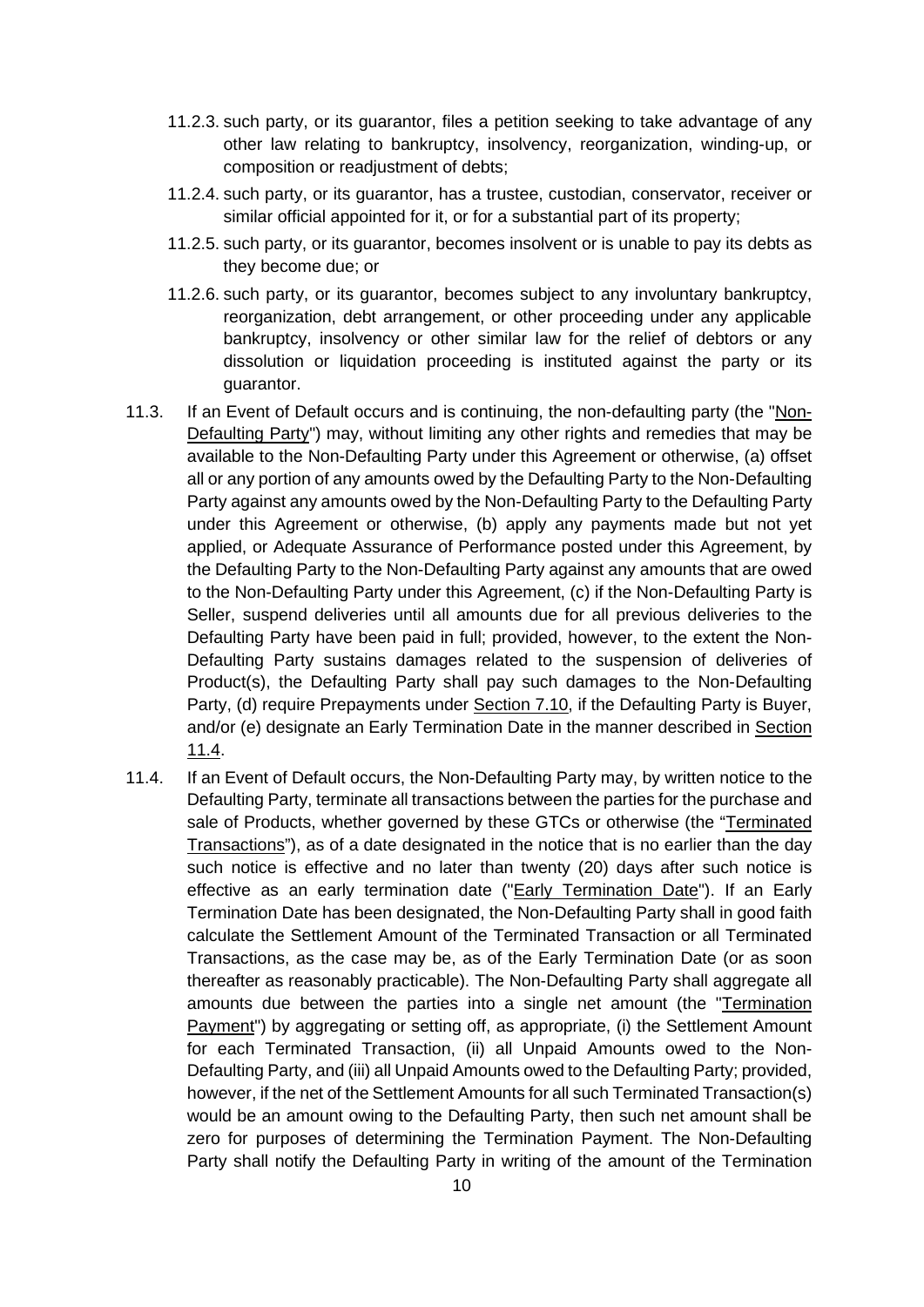Payment due from the Defaulting Party, along with reasonable detail regarding the calculation of such amount. The Defaulting Party shall pay the Termination Payment to the Non-Defaulting Party within two (2) Banking Days after receipt of such notice, with interest (as provided in Section 8.1) from the Early Termination Date until paid. If an Early Termination Date is designated, the Non-Defaulting Party shall be entitled, in its sole discretion, to set-off any amount payable by the Non-Defaulting Party or any of its Affiliates to the Defaulting Party under this Agreement or otherwise, against any amounts payable by the Defaulting Party to the Non-Defaulting Party or any of its Affiliates under this Agreement or otherwise. The Non-Defaulting Party shall also be entitled to apply any Adequate Assurance of Performance posted by the Defaulting Party or its Affiliates to the Non-Defaulting Party or any of its Affiliates against any amounts owed to the Non-Defaulting Party by the Defaulting Party under this Agreement or otherwise. If an obligation is unascertained, the Non-Defaulting Party may in good faith estimate that obligation and set-off in respect of the estimate, subject to the Non-Defaulting Party accounting to the Defaulting Party when the obligation is ascertained.

- 11.5. The parties acknowledge and agree that this Agreement is a "Forward Contract" as defined in the Bankruptcy Code and that each party is a "Forward Contract Merchant" as defined the Bankruptcy Code.
- 11.6. For purposes hereof:
	- 11.6.1. "Settlement Amount" for a Terminated Transaction means the amount by which such Market Value differs from the Contract Value (it being understood that (i) in the event the Market Value of a Terminated Transaction exceeds the Contract Value for the Terminated Transaction, the difference in value shall be due from Seller to Buyer, and (ii) in the event that the Market Value of a Terminated Transaction is less than the Contract Value, the difference in value shall be due from Buyer to Seller);
	- 11.6.2. "Unpaid Amounts" means any unpaid amounts due and payable under this Agreement and all Terminated Transactions, whether due prior to or after any Early Termination Date (but excluding any Settlement Amounts), including but not limited to attorneys' fees and other expenses payable, as well as any other amounts due and payable by the Defaulting Party to the Non-Defaulting Party under this Agreement;
	- 11.6.3. "Contract Value" means the volume of Product(s) remaining to be purchased under (1) the Terminated Transaction, or (2) a Transaction where a party has failed to perform under Section 11.1 above multiplied by the applicable Price(s) specified in the Confirmation for the Terminated Transaction; and
	- 11.6.4. "Market Value" means (1) as determined by the Non-Defaulting Party in a commercially reasonable manner, the volume of Product(s) remaining to be purchased under the Terminated Transaction multiplied by the market price on the Early Termination Date for an equivalent transaction at the delivery location, or (2), as determined by the non-Failing Party in a commercially reasonable manner, the volume of Product(s) which the Failing Party failed to take or deliver as applicable under Section 11.1 above multiplied by the market price on the date of the failure for an equivalent transaction at the delivery location.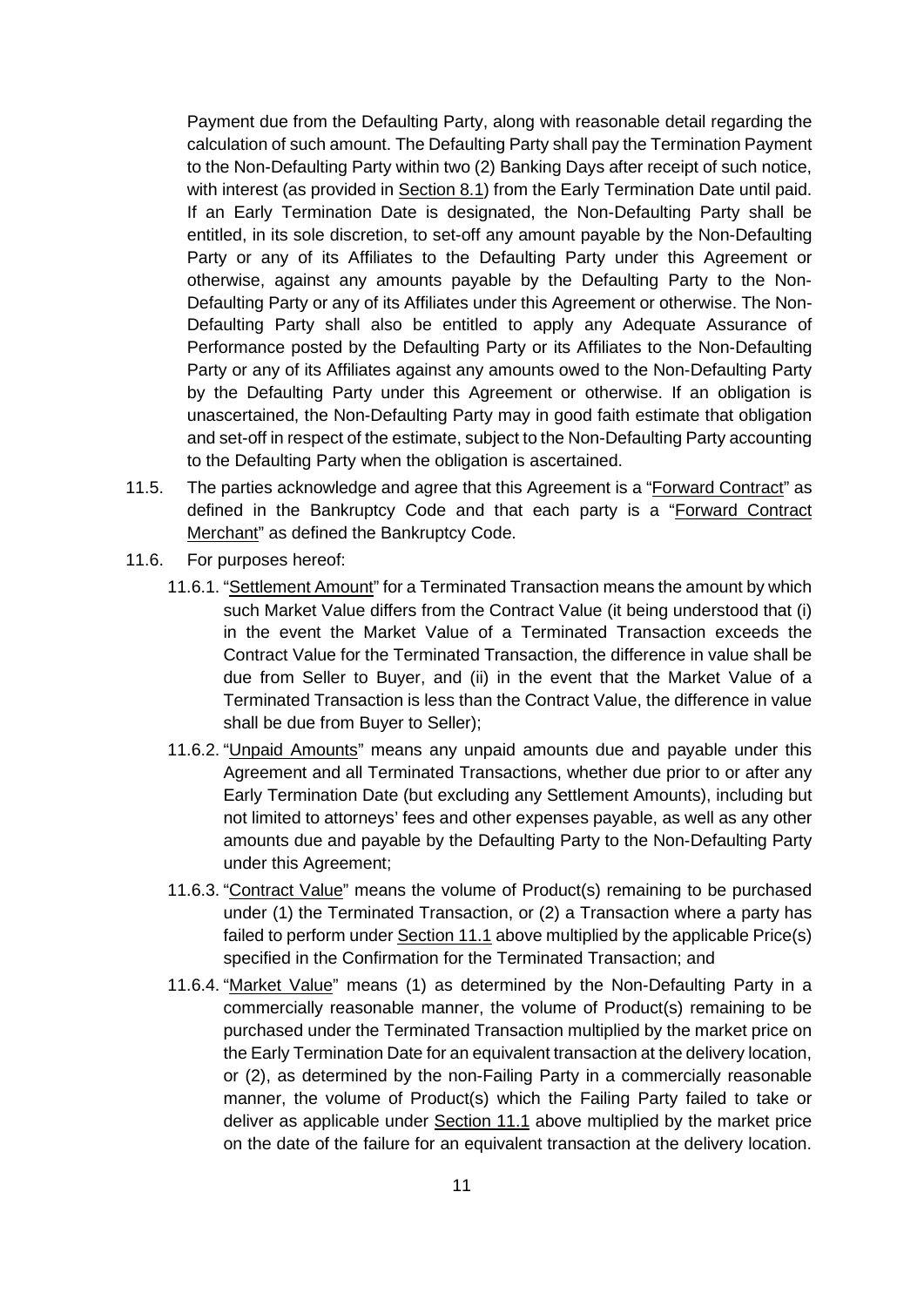To ascertain the market price, the Non-Defaulting Party or non-Failing Party, as the case may be, may consider, among other valuations, quotations from leading dealers in swap contracts or physical trading markets, similar sales or purchases and any other bona fide third-party offers, all adjusted for the length of the term, relevant due date or delivery dates, broker fees, volume and differences in transportation costs. A party shall not be required to enter into a replacement transaction in order to determine the Market Value of a Terminated Transaction.

11.7. Except as otherwise provided herein, all rights, including setoff rights, under this Section 11 shall be in addition to any other rights and remedies to which any party is otherwise entitled (whether under this Agreement, by operation of law, contract, normal business practice, or otherwise).

## <span id="page-11-0"></span>12. **Taxes, Fees, and Other Charges**

- 12.1. Buyer shall pay to Seller all federal, state and local excise taxes, sales taxes, gross receipts taxes, license fees, inspection fees, environmental taxes and fees and other similar assessments or charges, now or hereafter levied or assessed, by any governmental authority that Seller may be required to collect or pay on the importation, manufacture, sale, purchase, transportation, storage, resale or use of the Products (each a "Tax" and collectively "Taxes"), or imposed upon crude oil or any other raw material from which such products are made, insofar as the same is not expressly included in the price for the Products. In the event that a refund opportunity arises with respect to any Tax paid by one Party as a result of the transactions governed by the Confirmation, both Parties shall reasonably work together to pursue such refund and the refund shall be paid to the Party that incurred the Tax burden.
- 12.2. Notwithstanding the above, Buyer shall provide Seller with a properly completed exemption certificate or valid fuel license for any Tax from which Buyer may claim exemption. Buyer shall be responsible for the related Tax and, if applicable, any related penalty and interest, if such exemption certificate or fuel license is later held by any proper taxing authority to be invalid.
- 12.3. If the Confirmation involves goods imported into the Customs Territory of the United States, the Party acting as the importer of record for U.S. customs purposes is responsible for filing the clearance declaration and shall be liable for paying any applicable import related fees and/or tax, such as customs duties, harbor maintenance fees, merchandise processing fees, and oil spill fees. Supplier shall provide importer of record all documentation necessary to support the customs declaration. If the Confirmation involves goods for which U.S. import duty drawback can be claimed, the Parties may separately negotiate the sharing of such drawback refund. "Customs Territory of the United States" means the U.S., the District of Columbia, and Puerto Rico.
- 12.4. Buyer shall not be liable for any of Seller's income taxes; any withholding taxes imposed on gross amounts; any franchise tax measured by capital, capital stock, net worth, gross margin, gross receipt or gross profit; any minimum or alternative minimum tax; or any taxes imposed by law on Seller that are prohibited by law from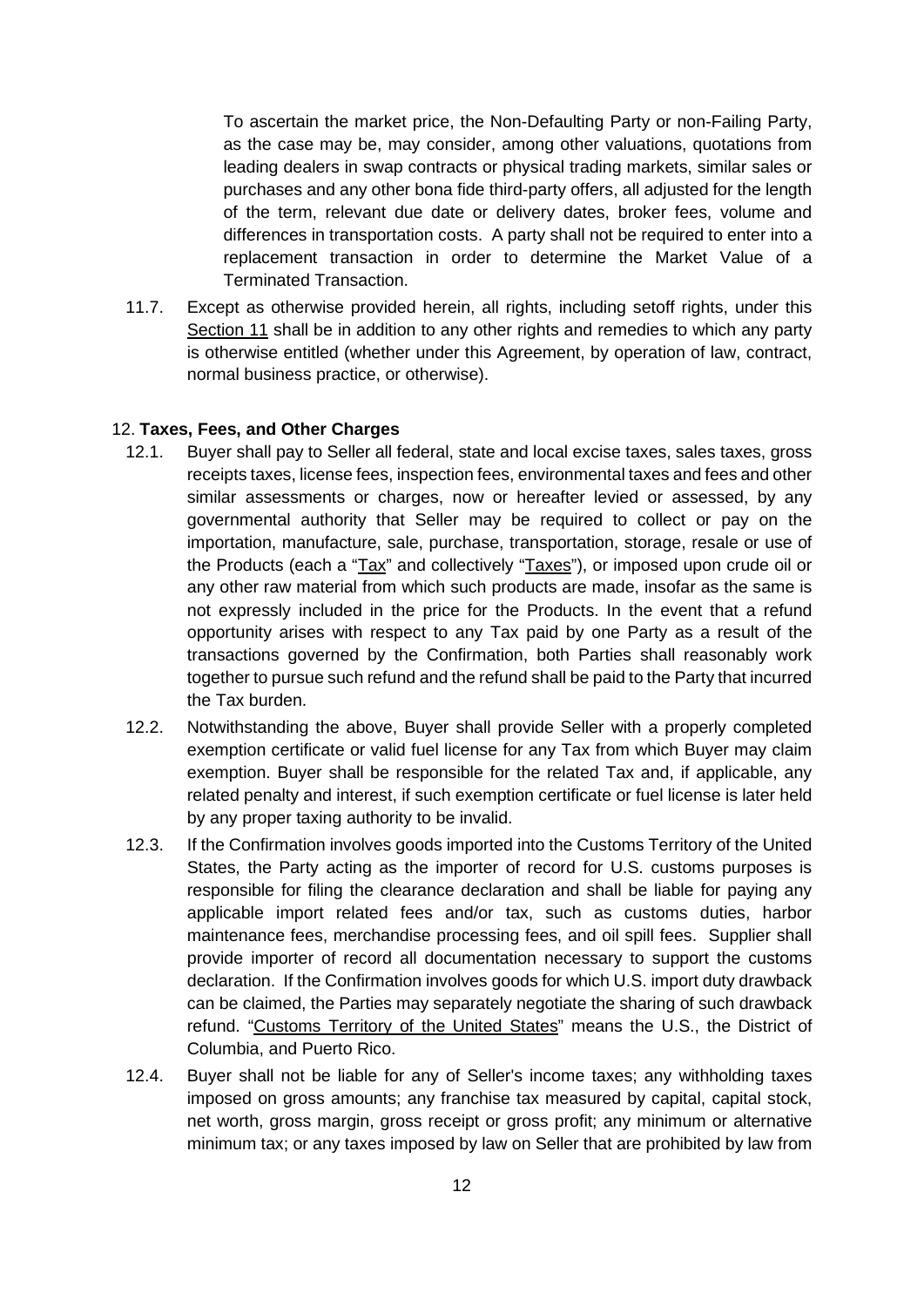being passed on to Buyer. Further, Buyer shall not be liable to Seller for any employment related tax, fee, or charge. Buyer shall not be liable for any of Seller's inventory based taxes, ad valorem taxes or property taxes. Buyer shall be responsible for filing returns and paying inventory based taxes, ad valorem taxes and property taxes on property and/or inventory that they own on the assessment date.

- 12.5. Seller will furnish to Buyer a properly completed Internal Revenue Service ("I.R.S.") Form W-8 or I.R.S. Form W-9, as appropriate, to enable Buyer to determine if U.S. income tax withholding is required. If U.S. withholding applies, Buyer will withhold amounts on its payments to Seller as required under United States law, unless Seller provides Buyer with the appropriate documentation to mitigate such tax.
- 12.6. Seller warrants that no individual will be engaged by Seller, either directly or indirectly, under the Transaction to perform services exclusively for the Buyer, and that any individual engaged as part of Seller's agent's, consultant's and/or subcontractor's personnel will spend no more than twenty-five percent (25%) of their time each year (as so engaged) performing services under the Transaction.
- 12.7. Each party is responsible for obtaining the proper licenses in the municipality or any other political subdivision where the Transactions under this Agreement take place. Should any unexpected taxes, fees, and other charges, including penalty or interest occur because of one party's failure to obtain such licenses, the party who fails to obtain the required licenses agrees to bear all the costs associated with this failure and shall indemnify the other party from the additional costs.

## <span id="page-12-0"></span>13. **Duty Drawback**

13.1. Nothing herein shall limit either party's right to claim duty drawback on any of its imports.

#### <span id="page-12-1"></span>14. **Warranties**

- 14.1. Seller warrants that at the time title in the Product delivered under this Agreement passes to Buyer, Seller has the right to sell the said Product to Buyer and Seller has unencumbered title to the said Product.
- 14.2. EXCEPT AS OTHERWISE SET FORTH HEREIN, SELLER MAKES NO OTHER WARRANTIES OR REPRESENTATIONS OF ANY KIND CONCERNING THE PRODUCTS, EXPRESS OR IMPLIED, INCLUDING WARRANTIES OF MERCHANTABILITY AND FITNESS FOR A PARTICULAR PURPOSE.

#### <span id="page-12-2"></span>15. **Quantity and Quality Claims**

15.1. Any claim relating to quantity and/or quality of Product delivered under this Agreement must be filed by claiming party with full supporting documentation no later than ninety (90) calendar days after the completion of delivery date. IF A CLAIM RELATING TO QUANTITY AND/OR QUALITY AND ITS SUPPORTING DOCUMENTATION IS PROVIDED LATER THAN NINETY (90) CALENDAR DAYS AFTER THE COMPLETION OF DELIVERY DATE, THE CLAIM WILL BE DEEMED TO HAVE BEEN WAIVED.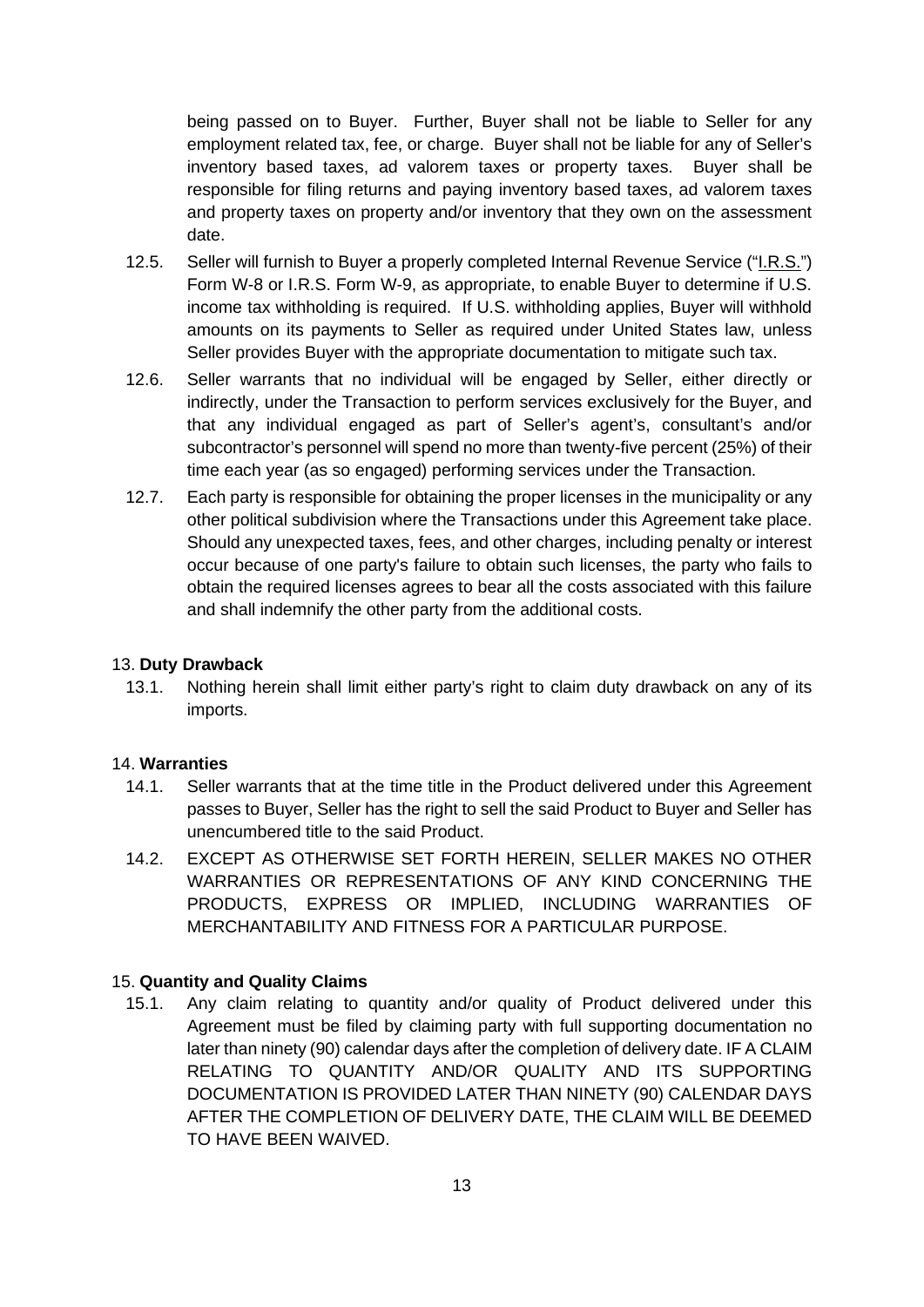#### <span id="page-13-0"></span>16. **Force Majeure**

- 16.1. Neither party shall be liable to the other if it is rendered unable, by an event of Force Majeure, to perform in whole or in part any obligation or condition of this Agreement, for so long as the event of Force Majeure exists and to the extent that performance is prevented, curtailed, impeded, or hindered by the event of Force Majeure; provided, however, that the party unable to perform shall use all commercially reasonable efforts to avoid or remove the event of Force Majeure. The obligation to use all commercially reasonable efforts to avoid or remove the event of Force Majeure shall not require settlement of strikes, lockouts, or other labor disputes. During the period that performance by one of the parties of a part or whole of its obligations has been suspended by reason of an event of Force Majeure, the other party likewise may suspend the performance of all or a part of its obligations to the extent that such suspension is commercially reasonable. The party claiming Force Majeure shall use commercially reasonable efforts to immediately communicate the event to the other party and, as soon as reasonably possible, notify the other party in writing with reasonably full particulars of the event, the expected duration of the event and the volumes of Product to be affected by the suspension or curtailment of performance under this Agreement. If the Force Majeure event is forecast to (or actually) last(s) thirty (30) days or more, the party not claiming Force Majeure shall have the right to terminate this Agreement by giving written notice. Excuse from performing due to an event of Force Majeure shall not operate to extend the term of this Agreement nor obligate either party to make up deliveries or receipts, as the case may be.
- 16.2. "Force Majeure" means: Acts of God; strikes; lockouts; boycotts; picketing; labor or other industrial disturbance; acts of a public enemy; fires; acts of terrorism; explosions; material breakage of or material accidents to refinery equipment, lines of pipe, storage tanks, docks; wars (declared or undeclared); blockades; insurrections; riots; epidemics; landslides; earthquakes; storms; lightning; floods; extreme cold or freezing; extreme heat; washouts; arrests and restraints of governments and people; compliance with any federal, state, or local law, or with any regulation, order, or rule of domestic or international governmental agencies, or authorities or representatives of any domestic or international government acting under claim or color of authority; including compliance with any permitting regulations, the commandeering or requisitioning by U.S. civil or military authorities of any raw or component materials, crude oil, products, or facilities including, but not limited to, producing, manufacturing, transportation, and delivery facilities, and perils of navigation, even when occasioned by negligence, malfeasance, default, or errors in judgment of the pilot, master, mariners or other servants of the ship's owner; civil disturbances; or any cause whatsoever beyond the reasonable control of either party, whether similar to or dissimilar from the causes listed above.
- 16.3. Notwithstanding the provisions of this Section, nothing contained in this Agreement shall relieve either party of the obligation to pay in full any amounts due under the Agreement, including Buyer's obligation to pay in full the purchase price or any other amounts due for the Products actually delivered and accepted hereunder.
- 16.4. Seller's ability to supply Product under this Agreement is dependent on continued availability of necessary raw materials and petroleum products from its usual and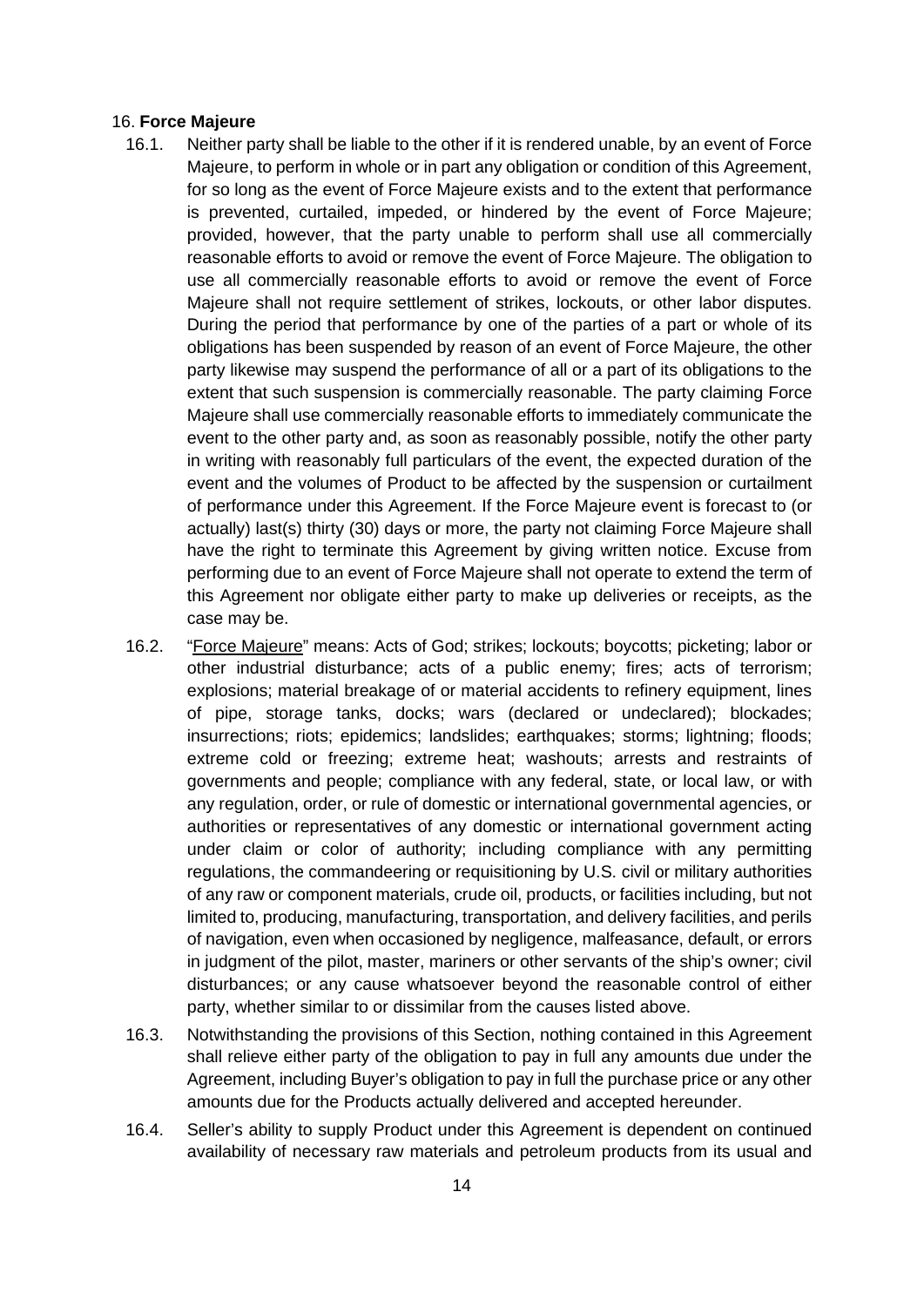anticipated suppliers and continued availability of energy supplies. If raw materials, petroleum products, or energy supplies are not readily available in sufficient quantities due to a declaration of Force Majeure by Seller's Supplier, to permit Seller to meet its total commitments for Product, then Seller shall have the right to allocate, in a fair and reasonable manner, among its customers whose contracts are directly affected by the Force Majeure event, and its own requirements, the Product(s) that is available.

### <span id="page-14-0"></span>17. **New and Changed Regulations**

- 17.1. It is understood by the parties that each party is entering into this Agreement in reliance on the laws, rules, regulations, decrees, agreements, concessions and arrangements (hereinafter called "Regulations") in effect on the date hereof with governments, government instrumentalities or public authorities affecting the Product sold/purchased hereunder including, but without limitation to the generality of the foregoing, those relating to the production, acquisition, gathering, manufacturing, transportation, storage, trading or delivery thereof, insofar as such Regulations affect the parties.
- 17.2. In the event that at any time and from time to time during the term of this Agreement any Regulations are changed or new Regulations become effective, whether by law, decree or regulation or by response to the insistence or request of any governmental or public authority or any person purporting to act therefore, and the material effect of such changed or new Regulations (a) is not covered by any other provision of this Agreement, and (b) has a material adverse economic effect upon either party, the affected party shall have the option to request renegotiation of the prices or other pertinent terms provided for in this Agreement. The said option may be exercised by the affected party at any time after such changed or new Regulation is promulgated, by written notice of desire to renegotiate, such notice to contain the new prices or terms desired by the affected party. If the parties do not agree upon new prices or terms within thirty (30) days after affected party gives such notice, affected party shall have the right to terminate this Agreement at the end of the said thirty (30) day period. Any Product lifted during such thirty (30) day period shall be sold and purchased at the price and on the terms applying hereunder without any adjustment in respect of the new or changed Regulations concerned. A termination pursuant to this Section shall not be treated as an Event of Default.

#### <span id="page-14-1"></span>18. **Assignment**

18.1. This Agreement shall extend to and be binding upon the successors and assigns of the parties, but neither this Agreement nor any part, including any rights, interests or obligations hereunder (except (i) the right of the Non-Defaulting Party to receive payment pursuant to Section 11 hereof, which may be assigned without the Defaulting Party's consent, and (ii) as provided in Section 18.2 below), shall be assigned or transferred by either party or by operation of law, merger or otherwise without the prior written consent of the other party, which shall not be unreasonably withheld. Any assignment or transfer made by either party without the other party's written consent need not be recognized by and shall not be binding upon the other party. Upon the making of any such assignment, unless otherwise agreed by the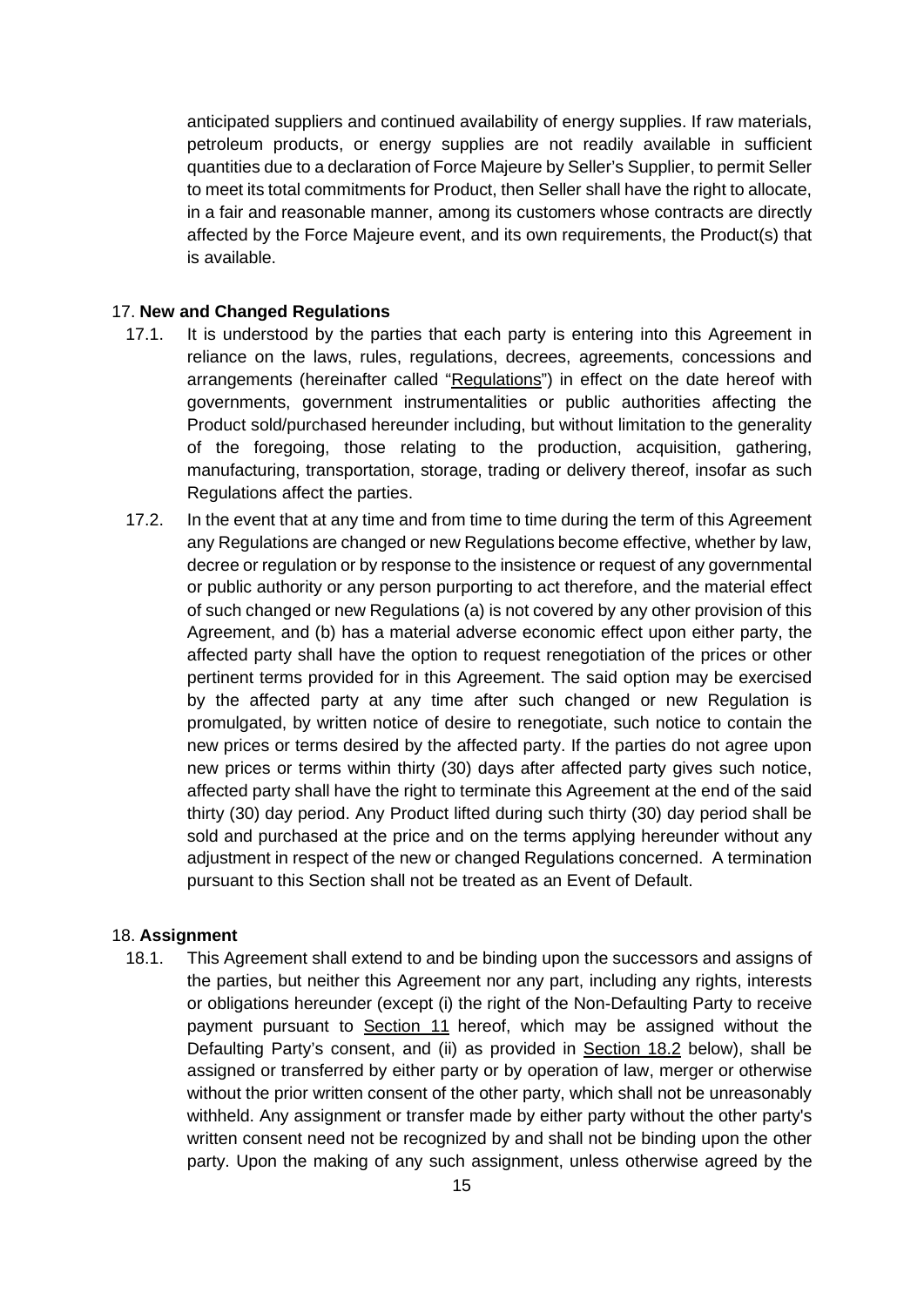parties, the assignor shall remain bound to perform or procure performance of the said obligations (as so accepted) by the assignee. For the purpose of this Agreement, a merger constitutes an assignment subject to this provision.

18.2. Notwithstanding Section 18.1 above, Seller may without Buyer's consent assign all or a portion of its rights to receive and obtain payment under the Agreement in connection with any finance, securitization or bank funding arrangements, always providing such assignment does not contravene any applicable law, regulation or decree binding upon Buyer. Any payment made by Buyer to the payee specified in Seller's invoice in respect of Product delivered under the Agreement shall be in full discharge of Buyer's payment obligations to Seller under the Agreement. Any such assignment will not detract from Seller's obligations under the Agreement.

#### <span id="page-15-0"></span>19. **Compliance with Laws and Regulations**

- 19.1. Each party shall comply with all effective federal, state, and local regulations, laws, executive orders, and/or rules applicable to this Agreement and the Product sold hereunder.
- 19.2. Gasoline and Blendstock (EPA-Streamlining):
	- 19.2.1. Seller and Buyer shall comply with all applicable federal, state, and local regulations for gasoline and blendstocks including but not limited to regulations found at 40 CFR § 1090 as maybe revised or amended from time to time.
	- 19.2.2. Except to the extent exempt or modified pursuant to 40 CFR § 1090 Subpart G, Buyer agrees that pursuant to 40 CFR § 1090, the title to BOB is to be transferred only to an oxygenate blender who is registered with the U.S. EPA as such, or to an intermediate owner with the restriction that the BOB shall only be transferred to a registered oxygenate blender.
	- 19.2.3. Maintain relevant records or information, including copies of product transfer documents, the source of any gasoline received, the oxygenate blending instructions for the BOB from the Seller, the rate (volume %) that oxygenate was blended into the gasoline, and the destination of any gasoline distributed.
	- 19.2.4. Require that any terminal that blends oxygenate with BOB, and any Parties downstream from the oxygenate blending terminal, must include information on the product transfer documents providing the type and amount of oxygenate contained in the gasoline and the identification of the oxygenate blending facility that blended the product.
	- 19.2.5. Allow Seller's (or the refiner or importer of the relevant Product) independent surveyor to conduct quality assurance, sampling and testing as required in 40 CFR § 1090.
	- 19.2.6. Stop selling any gasoline found to not comply with the standards under which the BOB was produced or imported.

#### 19.3. Renewable Identification Numbers:

19.3.1. In the event renewable fuel, as defined in 40 CFR 80.1101 or 40 CFR 80.1401, as applicable, is bought or sold under this Agreement: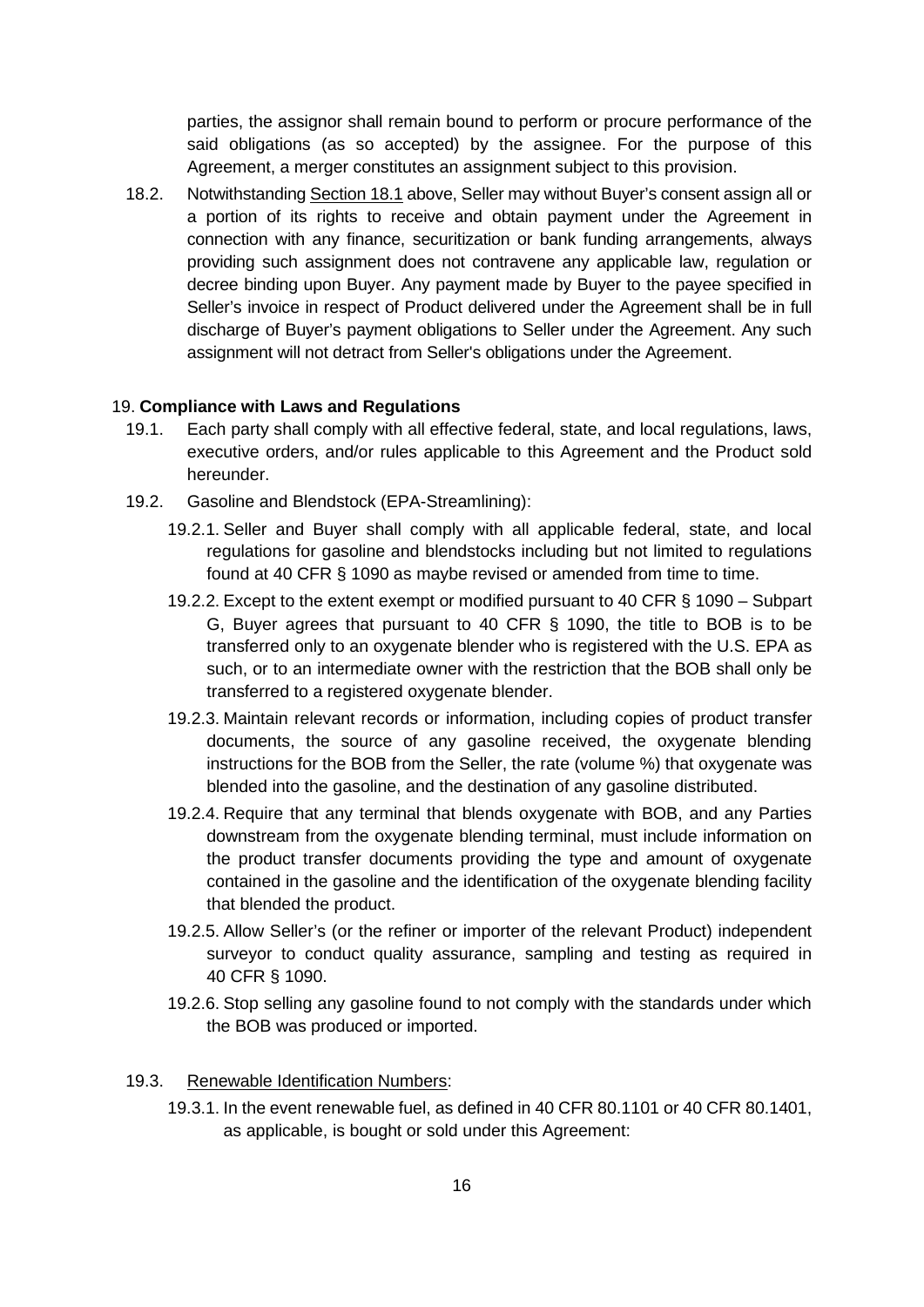19.3.1.1. If Seller has agreed to transfer to Buyer Renewable Identification Numbers ("RINs") associated with the Product sold hereunder, then Seller shall transfer to Buyer RINs for each gallon of renewable fuel sold hereunder, with the maximum equivalence value assigned to the specific renewable fuel in accordance with 40 CFR 80.1115 or 40 CFR 80.1415, as applicable. Unless otherwise provided in a Confirmation, for renewable fuel delivered on or after January 1 through January 31 of the same year, Seller may provide either RINs generated in the current year or in the previous year. For renewable fuel delivered on or after February 1 and through December 31 of the same year, Seller must provide Buyer RIN's generated in the same year as that in which the corresponding Product was delivered.

## 19.4. Endocrine Disruptor Screening Program

19.4.1. To the extent the Product sold hereunder is subject to the U.S. Environmental Protection Agency's Endocrine Disruptor Screening Program, Product purchased under this Agreement shall neither be used by Buyer nor sold to Buyer's customers for use or sale in the U.S. as a pesticide or pesticide inert. The term "pesticide" is any substance or mixture of substances intended for preventing, destroying, repelling, or mitigating pests and includes but is not limited to insecticides, fungicides, and herbicides. If Buyer fails to comply with the Buyer's obligation under this Agreement then Seller may, in addition to any other remedies, postpone or withhold the supply of Product, and/or terminate any Product supply under this Agreement.

## <span id="page-16-0"></span>20. **Safety Data Sheets**

- 20.1. Seller shall provide Buyer with Safety Data Sheets that provide warnings and safety and health information concerning the Product. Additionally, where Shell is Seller, Shell will make Safety Data Sheets available at epc.shell.com. Buyer shall be responsible for further distribution of said Safety Data sheets to all persons who might handle the product, including customers, employees, and contractors.
- 20.2. Nothing herein shall relieve Buyer of its duties in relation to the safe and proper evaluation, storage, use, transport and disposal of the Product sold hereunder.

## <span id="page-16-1"></span>21. **Notices**

21.1. Except as otherwise provided, all notices, consents, and other communications under this Agreement required to be in writing shall be deemed to have been duly given (i) when delivered in person, (ii) when received by fax, (iii) when received by the addressee if sent by express mail, Federal Express, or other express delivery service receipt requested, (iv) five (5) Banking Days after being placed in the U.S. mail, by first class postage, or registered or certified mail, return receipt requested, (v) by e-mail only in instances specifically provided for herein shall be deemed duly given immediately (with receipt confirmed) or (vi) when sent by any other means as the parties may agree from time to time, in each case to the appropriate address as designated by the parties.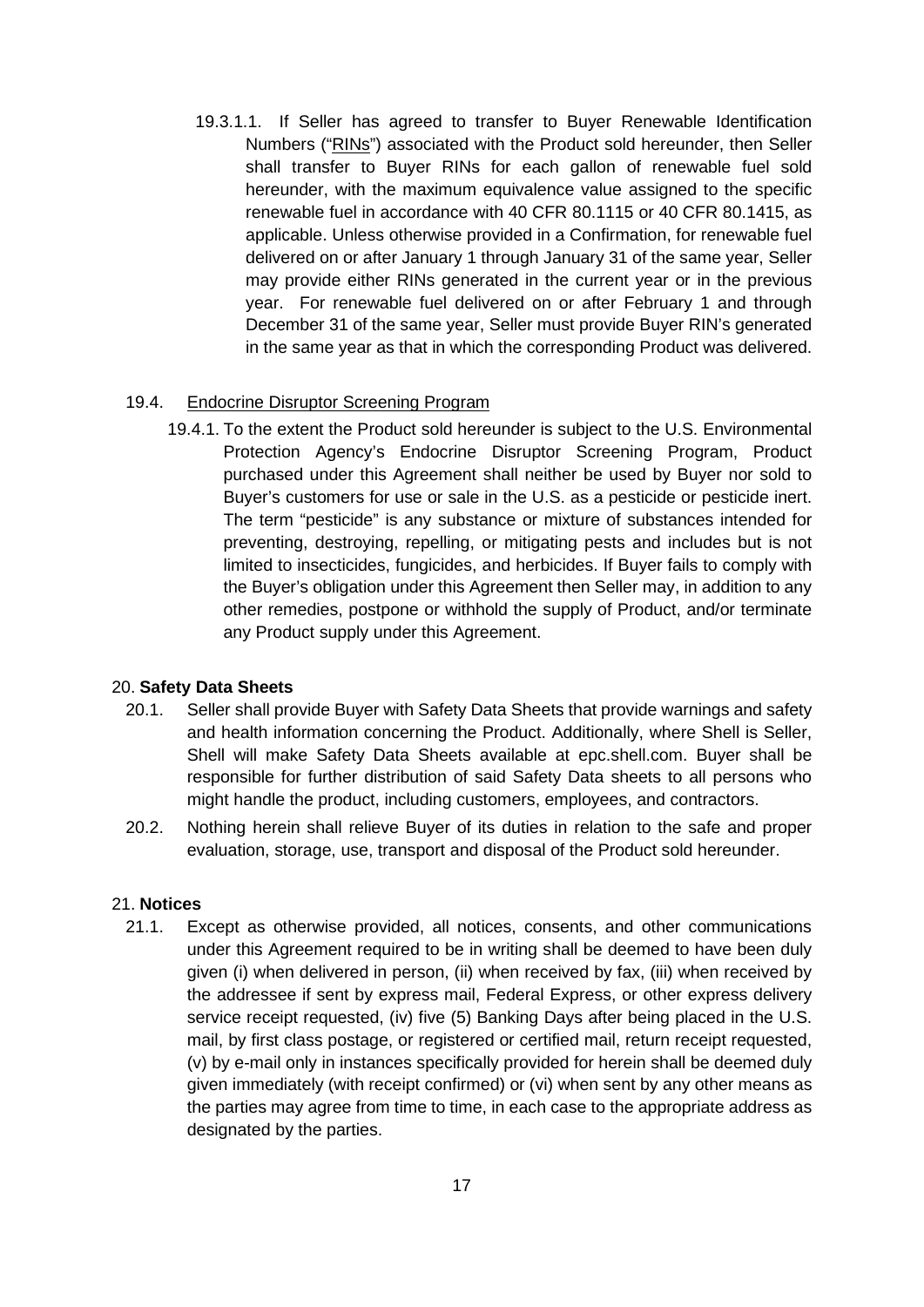21.2. All notices under this Agreement received after 17:00 hours receiving party's local time, shall be deemed received 09:00 hours receiving party's local time the following Banking Day.

# <span id="page-17-0"></span>22. **Governing Law and Jurisdiction**

- 22.1. THIS AGREEMENT, AND ALL DISPUTES ARISING OUT OF OR IN CONNECTION WITH, ASSOCIATED WITH, OR RELATED THERETO SHALL BE GOVERNED BY, INTERPRETED, CONSTRUED AND ENFORCED IN ACCORDANCE WITH THE LAW OF THE STATE OF TEXAS WITHOUT REGARD TO PRINCIPLES OF CONFLICTS OF LAWS.
- 22.2. BOTH PARTIES SUBMIT TO THE EXCLUSIVE JURISDICTION OF THE COURTS OF THE STATE OF TEXAS AND OF THE UNITED STATES OF AMERICA SITTING IN HOUSTON, TEXAS IN CONNECTION WITH ANY ACTION OR PROCEEDING ARISING OUT OF OR IN CONNECTION WITH, ASSOCIATED WITH, OR RELATED TO, THIS AGREEMENT. THE PARTIES HEREBY WAIVE ANY OBJECTION TO VENUE IN THE FOREGOING JURISDICTION AND ANY OBJECTION TO ANY ACTION OR PROCEEDING ON THE BASIS OF FORUM NON CONVENIENS. TO THE MAXIMUM EXTENT PERMITTED BY LAW, EACH PARTY HEREBY WAIVES ANY RIGHT TO TRIAL BY JURY.
- 22.3. Without derogating from the specific time limits set out in Section 15.1 (complaint of deficiency of quantity or of variation of quality), and any other provisions requiring compliance within a given period, all of which shall remain in full force and effect, any claim arising under the Agreement and any dispute under Section 22 shall be commenced within two (2) years of the date on which the Product was delivered or, in the case of a total loss, of the date upon which the Product should have been delivered, failing which the claim shall be time barred and any liability or alleged liability of the other party shall be extinguished.
- 22.4. The UN Convention on Contracts for the International Sale of Goods (1980) shall not apply.

# <span id="page-17-1"></span>23. **Limitation of Liability**

23.1. IN NO EVENT SHALL EITHER PARTY BE LIABLE TO THE OTHER WHETHER UNDER THIS AGREEMENT OR OTHERWISE IN CONNECTION WITH THIS AGREEMENT FOR LOSS OF PROFITS OR INDIRECT, SPECIAL, EXEMPLARY, PUNITIVE, OR CONSEQUENTIAL DAMAGES. THE LIMITATION CONTAINED IN THIS SECTION SHALL SURVIVE TERMINATION OF THIS AGREEMENT. The provisions of this Section 23.1 shall continue and apply notwithstanding the termination or expiration of the Agreement for any reason whatsoever.

## <span id="page-17-2"></span>24. **Waiver**

24.1. No waiver by either party of any breach of any of the covenants or conditions under this Agreement shall be construed as a waiver of any succeeding breach of the same or any other covenant or condition.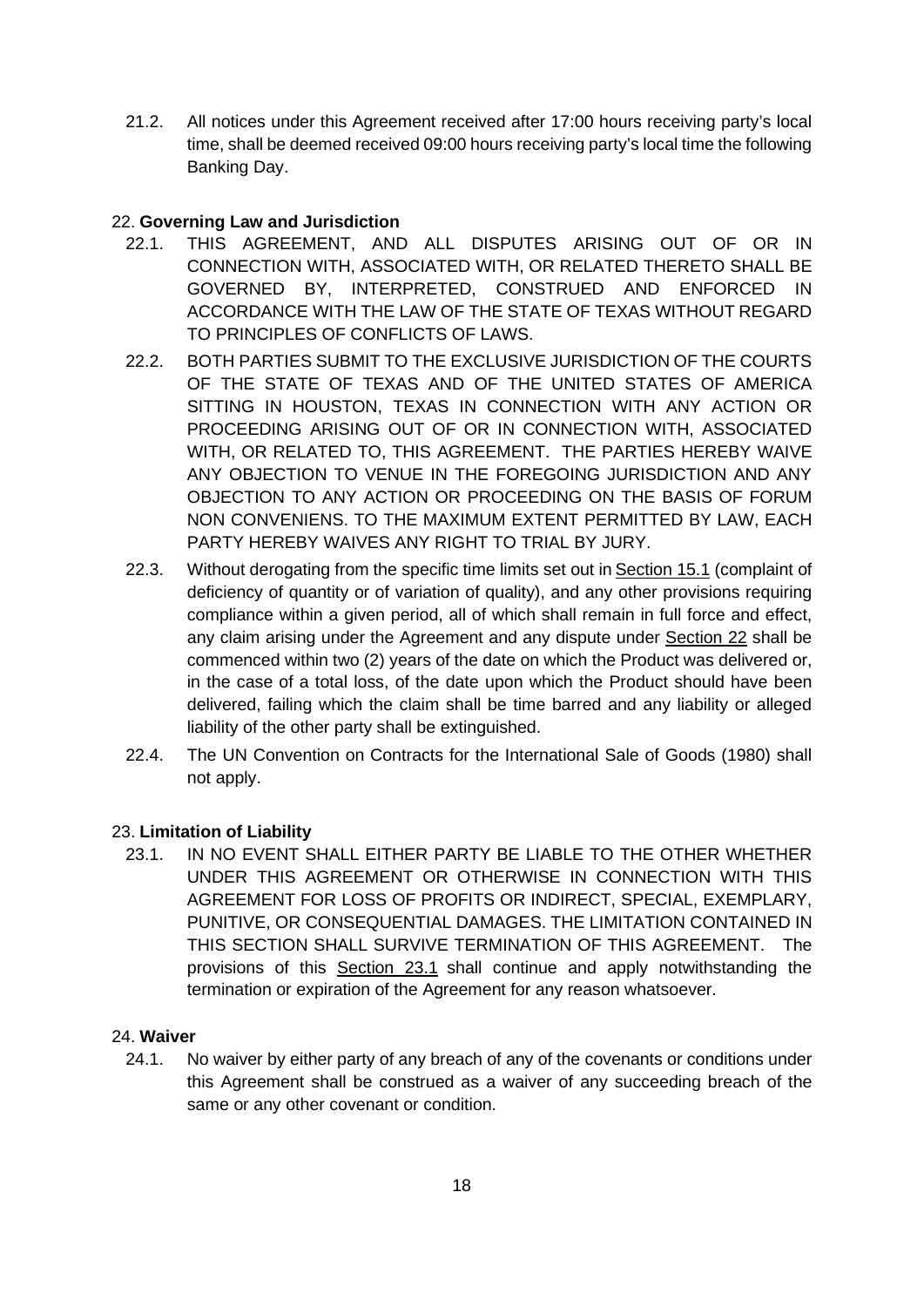## <span id="page-18-0"></span>25. **Survivability**

25.1. If for any reason the Agreement shall be terminated then such termination shall be without prejudice to any rights, obligations or liabilities of either party which have accrued at the date of termination but have not been performed or discharged, and any parts of the Agreement having any relevance thereto or any bearing thereon shall, notwithstanding the termination of the Agreement for any reason, continue in force and effect.

## <span id="page-18-1"></span>26. **Interpretation**

26.1. Clause, Section and sub-section headings contained herein are for convenience of reference only and shall not affect the interpretation thereof. Except where the context otherwise requires, words denoting the singular include the plural and vice versa; words denoting any gender include all genders; and words denoting persons include firms and corporations and vice versa. The word "or" is not exclusive. The word "include" and its derivatives shall not be construed as terms of limitation. Unless otherwise expressly stated, the words "hereof", "herein" and "hereunder" and words of similar import refer to this Agreement as a whole and not to any particular provision of this Agreement. The words "will" and "shall" are expressions of command, not merely expressions of future intent or expectation.

#### <span id="page-18-2"></span>27. **Severability**

27.1. If any provision of this Agreement is determined to be invalid, illegal or unenforceable, all other provisions of this Agreement will nevertheless remain in full force and effect.

#### <span id="page-18-3"></span>28. **No Third Party Beneficiary**

28.1. Except as may be specifically provided in the Confirmation, no term of the Agreement is intended to, or does, confer a benefit or remedy on any third party.

#### <span id="page-18-4"></span>29. **Recording, Retention and Monitoring of Communications**

- 29.1. Each party hereby acknowledges to the other party and consents that such other party may from time to time and without further notice and to the extent permitted by law:
	- 29.1.1. record and retain electronic transmissions (including telephone conversations, e-mail and instant messaging between the parties' respective representatives in connection with the Agreement or other commercial matters between the parties) on central and local databases for their respective legitimate purposes; and
	- 29.1.2. monitor electronic transmissions through their internal and external networks for purposes of security and compliance with applicable laws, regulations and internal policies for their other legitimate business purposes.

#### <span id="page-18-5"></span>30. **Facilitation Payments and Anti-Corruption**

30.1. Each Party represents, warrants, and covenants that in connection with this Agreement and the business resulting therefrom: (i) it is aware of and will comply with Anti-Corruption Laws; (ii) whether directly or indirectly, it has not made, offered,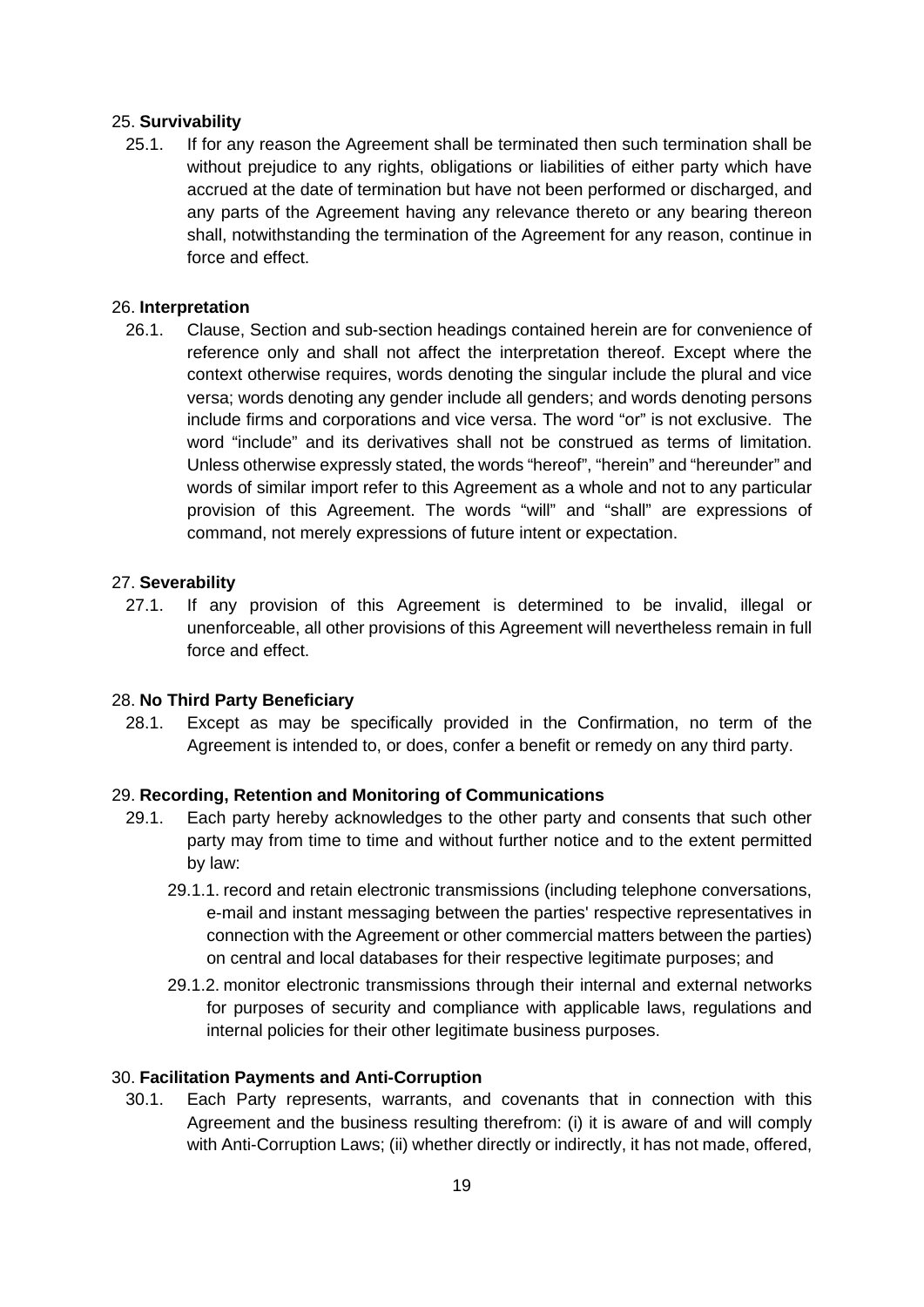authorized, or accepted and will not make, offer, authorize, or accept any payment, gift, promise, or other advantage, to or for the use or benefit of any Government Official or any other person where that payment, gift, promise, or other advantage would comprise a facilitation payment or otherwise violate the Anti-Corruption Laws; (iii) it has maintained and will maintain adequate written policies and procedures to comply with Anti-Corruption Laws or, alternatively, has made itself aware of and shall adhere to the Shell General Business Principles and the Shell Code of Conduct (www.shell.com/about-us/our-values); (iv) it has maintained and will maintain adequate internal controls, including but not limited to using reasonable efforts to ensure that all transactions are accurately recorded and reported in its books and records to reflect truly the activities to which they pertain, such as the purpose of each transaction, with whom it was entered into, for whom it was undertaken, or what was exchanged; (v) it will, to its knowledge retain such books and records for the period required by Applicable Law or a Party's own retention policies, whichever is longer; (vi) in the event a Party becomes aware it has breached an obligation in this paragraph, it will promptly notify the other Party, subject to the preservation of legal privilege; (vii) it has used and will use reasonable efforts to require any subcontractors, agents, or any other third parties to also comply with the foregoing requirements in this paragraph; (viii) it will provide information (which unless publicly available will include documentary evidence) in support of the other/requesting Party's ongoing Know Your Customer ("KYC") process requirements, about its ownership, officers, and corporate structure (including any changes thereto); and (ix) only a Party (and not its Affiliates or a third party) shall make payments to the other Party, except with that other Party's prior written consent. Subject to the preservation of legal privilege, during the term and for seven (7) years thereafter and on reasonable notice, each Party shall have a right, at its expense, and the other Party shall take reasonable steps to enable this right, to audit the other Party's relevant books and records with respect to compliance with this paragraph.

30.2. Without limitation to any other available remedies, where a Party (the First Party) fails, or its subcontractors, agents, or other third parties fail, to comply with this paragraph, the other Party (the Second Party), acting in good faith, shall have a right to notify the First Party in writing of such failure to comply and, if the written notice contains reasonable detail about the failure to comply then, if the failure is incapable of being cured or, if capable of cure and the First Party does not cure the failure to comply within sixty (60) calendar days following receipt of the written notice, the Second Party shall have the right to terminate the Agreement on further written notice to the First Party. Nothing in this Agreement shall require a Party to perform any part of this Agreement or take any actions if, by doing so, the Party would not comply with the Anti-Corruption Laws. The obligations in this Section 30 shall survive the termination or expiry of this Agreement.

### <span id="page-19-0"></span>31. **Trade Controls and Boycotts**

31.1. The Parties each confirm that they are knowledgeable about Trade Controls Laws applicable to their performance of this Agreement, including the lists of Restricted Parties. The Parties shall comply with all applicable Trade Control Laws in the performance of this Agreement and in particular the Parties shall not, and shall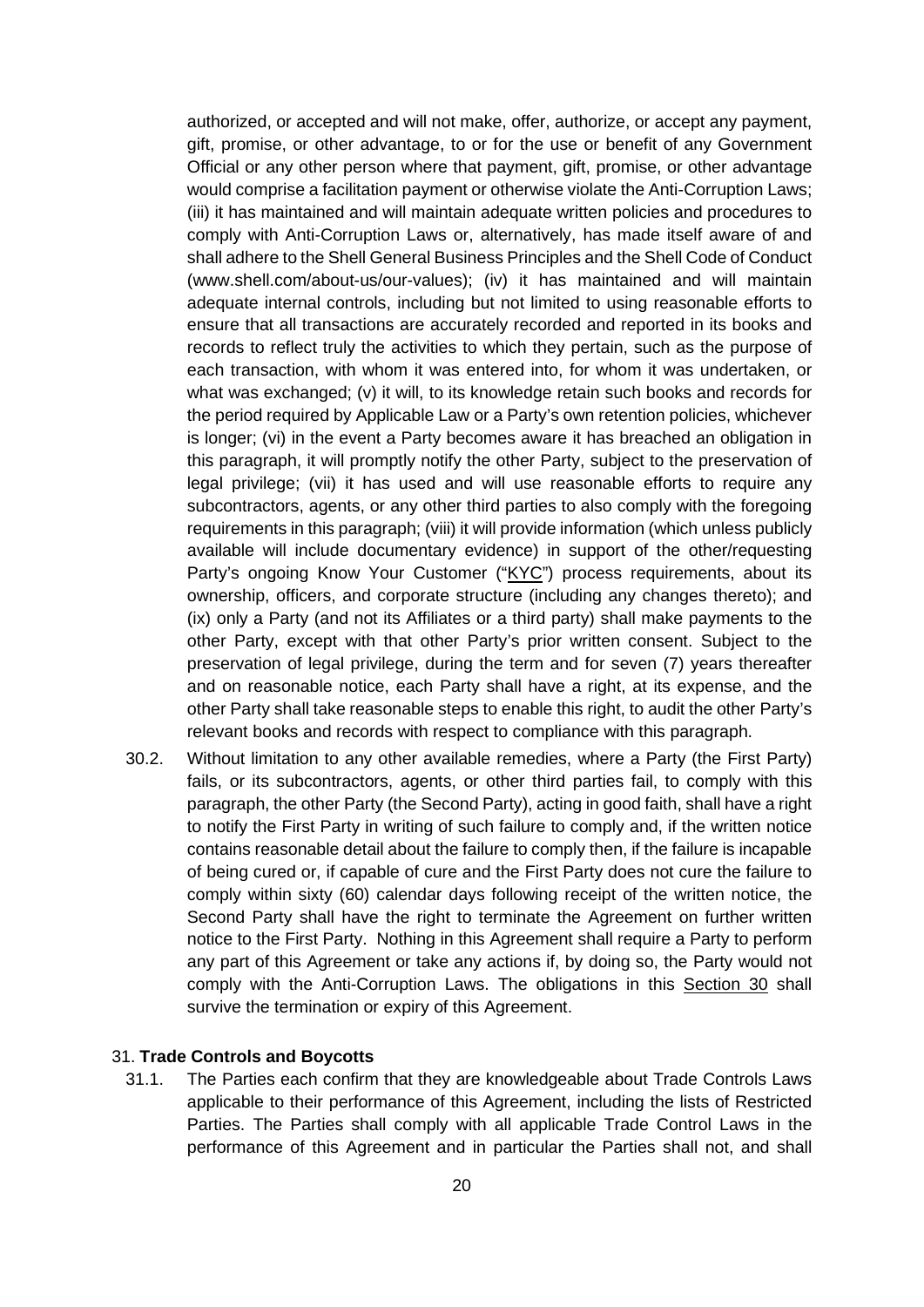procure that their contractors and agents shall not, do anything which is inconsistent with or which may cause any other Party to be exposed to the risk of any potential fines, penalties, and/or enforcement measures taken by government agencies or national courts under, or be in breach of, Trade Control Laws. Buyer agrees that the laws and regulations of the producing country with respect to the export of Product apply to this Agreement, except insofar as those laws and regulations are inconsistent with U.S. laws or regulations. If documents are required by Seller, or Seller's supplier(s), Buyer shall provide upon request any relevant documents for the purpose of verifying the final destination of the Product sold hereunder.

- 31.2. Notwithstanding anything to the contrary herein, nothing in this Agreement is intended, and nothing herein should be interpreted or construed, to induce or require either Party to act or refrain from acting (or agreeing to act or refrain from acting) in any manner which is inconsistent with, penalized or prohibited under Trade Control Laws applicable to the Parties. This Section 31 shall survive expiration or termination of this Agreement.
- 31.3. The Buyer shall not directly or indirectly export, re-export, transfer divert, trade, ship, import, transport, store, sell, deliver or re-deliver any of the Products provided by the Seller to, or for end-use by, a Restricted Jurisdiction or a Restricted Party unless specifically authorized to do so in writing by the Seller. The Buyer shall not cause the Seller to be in breach of Trade Control Laws or Restricted Jurisdiction provisions.
- 31.4. Neither Party shall be obliged to perform any obligation under this Agreement, shall not be liable for damages or costs of any kind (including but not limited to penalties) for any delay or non-performance, and shall be entitled to suspend or terminate this Agreement with immediate effect, if either Party determines that such performance would be in violation of, inconsistent with, or would expose that Party to any potential fines, penalties, and/or enforcement measures taken by government agencies or national courts under Trade Control Laws.
- 31.5. Notwithstanding anything to the contrary, if the Product is to be exported from the United States by Buyer or its designee, Buyer shall be the "U.S. Principal Party in Interest" as that term is used by U.S. Customs and/or the Bureau of Industry and Security ("BIS"). Buyer shall comply with all regulations, including but not limited to those relating to licensing, reporting, filing and recordkeeping. In the event Buyer exports Product from the U.S., Buyer shall indemnify and hold harmless Seller from any and all damages, liabilities, penalties, fines, costs, and expenses, including attorneys' fees, arising out of claims, suit, allegations or charges of Buyer's failure to comply with the provisions of this Section 31.
- 31.6. Where Shell is the Seller, if the Product is designated for export, Buyer shall indemnify, defend and hold harmless Seller for all claims and damages of any nature arising from or related to allegations that the Product was not ultimately exported, or was comingled with any product not designated for export, in violation of this Agreement. Further, and for the avoidance of doubt, in the event that Buyer resells any Product domestically that was designated for export, Buyer assumes all liability for any Product certification required under applicable law and shall provide Seller with documentation verifying the final destination of such Product sold hereunder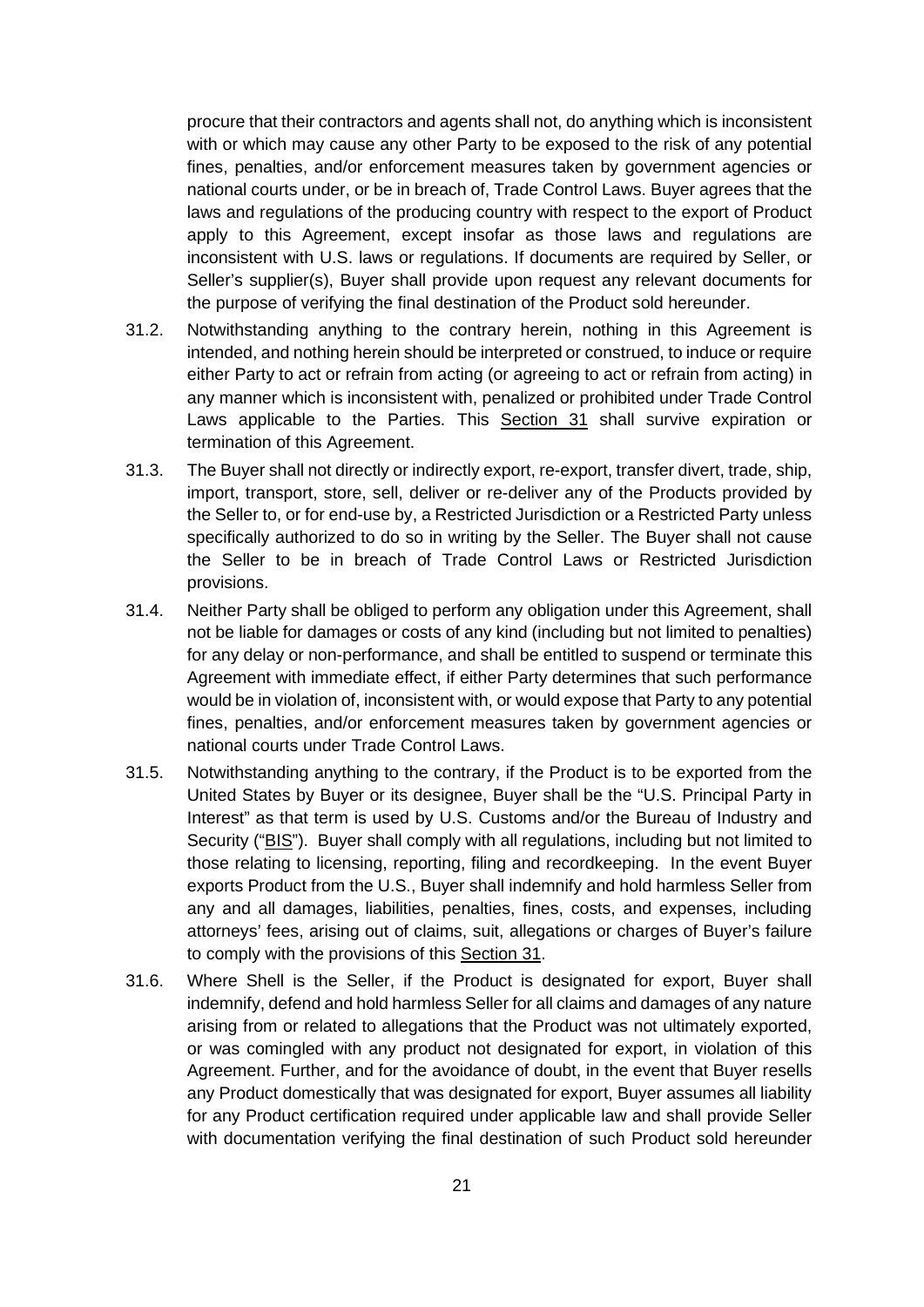and any other documentation requested by Seller evidencing Buyer's compliance with this Section 31.

#### <span id="page-21-0"></span>32. **Data Privacy**

32.1. The Parties may provide each other with information regarding an identifiable individual, the processing and transfer of which will be in accordance with applicable data protection laws.

#### <span id="page-21-1"></span>33. **Entire Agreement - Modification - Conflict**

33.1. This Agreement comprises the entire agreement and supersedes all prior communications between the parties and any broker confirmation concerning the subject matter or in consideration hereof. This Agreement shall not be modified, amended or supplemented unless mutually agreed by the parties, which agreement must be evidenced in writing. These GTC's shall apply except insofar as any such Section is inconsistent with any of the specific terms in a Confirmation, in which case, the Confirmation shall govern. For the avoidance of doubt, any repetition in a Confirmation of any Section or any part of such Section of these GTC's shall be for emphasis only and shall not by reason of such repetition exclude any other part of such Section or any other Section or any part thereof of the said GTC's.

#### <span id="page-21-2"></span>34. **Definitions**

- 34.1. "Adequate Assurance of Performance" means either (i) an irrevocable stand-by letter of credit in a form and for a commercially-reasonable amount acceptable to the Secured Party opened or confirmed by a Qualified Institution acceptable to the Secured Party or (ii) cash or pre-payment in immediately available funds in a commercially-reasonable amount acceptable to the Secured Party, at the option of the party providing the Adequate Assurance, or (iii) another form of assurance mutually agreed by the parties;
- 34.2. "Affiliate" means, in relation to any person, an entity controlled, directly or indirectly, by the person, any entity that controls, directly or indirectly, the person or any entity directly or indirectly under common control with the person. For this purpose, "control" of any entity or person means ownership of a majority of the voting power of the entity or person;
- 34.3. "Agreement" means these GTC's (including, where applicable, the Attachments attached hereto) together with a Confirmation;
- 34.4. "Anti-Corruption Laws" means the (a) United States Foreign Corrupt Practices Act of 1977; (b) the United Kingdom Bribery Act 2010 (as amended from time to time); and, (c) all other applicable national, regional, provincial, state, municipal or local laws and regulations that prohibit tax evasion, money laundering or otherwise dealing in the proceeds of crime or the bribery of, or the providing of unlawful gratuities, facilitation payments or other benefits to, any Government Official or any other person;
- 34.5. "API" shall mean the American Petroleum Institute;
- 34.6. "ASTM" shall mean ASTM International;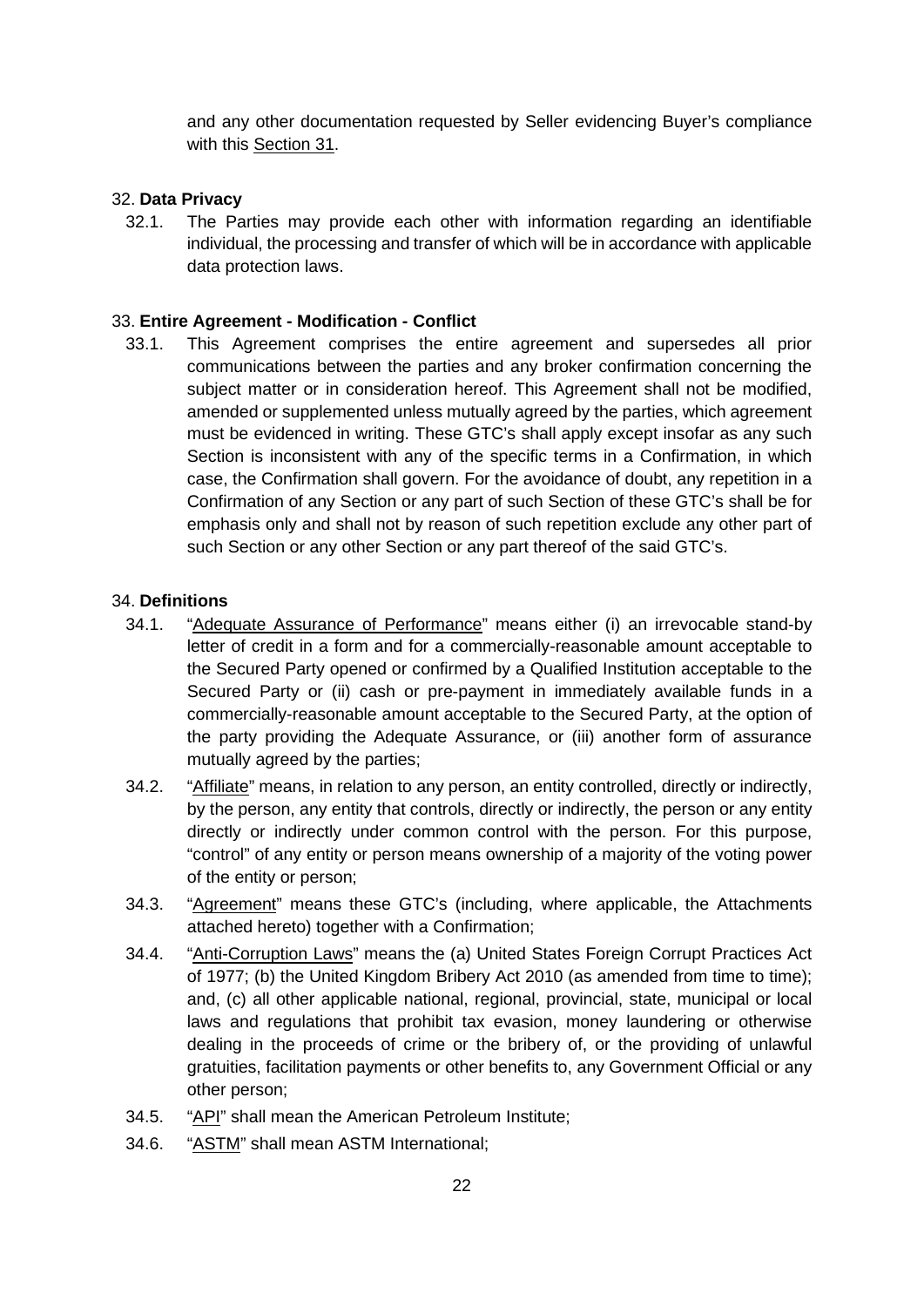- 34.7. "Banking Day" means a day other than a Saturday or Sunday when federal banks are open for business in New York, NY;
- 34.8. "Bankruptcy Code" means Title 11 of the U.S. Code, 11 U.S.C. §§ 101 et seq., as amended from time to time;
- 34.9. "Barrel" means 42 U.S. Gallons at actual product temperature;
- 34.10. "Confirmation" means a confirmation setting forth the trade details of a Transaction between the parties either (i) in the form of an electronic confirmation and matched by the agreed upon electronic confirmation matching system or (ii) absent the ability to confirm a Transaction through an electronic confirmation matching system, by written confirmation;
- 34.11. "FCA'' shall mean free carrier;
- 34.12. "Gallon" shall mean one U.S. liquid gallon containing two hundred and thirty-one (231) cubic inches at product actual temperature and at the vapor pressure of the liquid being tested;
- 34.13. "GTC's" shall mean these General Terms and Conditions for Yabucoa, Puerto Rico Truck Rack Products Sales – June 15, 2021;
- 34.14. "Month" shall mean a period commencing at 12:00 a.m. local time on the first day of a Gregorian calendar month and extending until 12:00 a.m. local time on the first day of the next succeeding Gregorian calendar month;
- 34.15. "Product" means any commodity or commodities bought or sold between the parties as identified in a particular Confirmation;
- 34.16. "Qualified Institution" means (i) the U.S. office of a commercial bank or trust company (which is not an Affiliate of either party) organized under the laws of the U.S. (or any state or political subdivision thereof), or (ii) the U.S. branch of a foreign bank (which is not an Affiliate of either party), in each case having assets of at least ten billion dollars (\$10,000,000,000), and having a credit rating of at least A- by Standard's & Poor's and at least A3 by Moody's;
- 34.17. "RBOB" shall mean reformulated blendstock for oxygenated blending;
- 34.18. "Restricted Jurisdiction" means a country, state, territory or region which is subject to comprehensive economic or trade restrictions under Trade Control Laws, which may change from time to time, applicable to either Party to the Agreement;
- 34.19. "Restricted Party" means any individual, legal person, entity or organization (i) targeted by national, regional or multilateral trade or economic sanctions under Trade Control Laws; or (ii) directly or indirectly owned or controlled or acting on behalf of such persons, entities or organizations and including their directors, officers or employees;
- 34.20. "RVP" shall mean Reid vapor pressure;
- 34.21. "Seller's Supplier" shall mean the terminal, pipeline, or other facility, from which Product will be loaded and/or any body, person, or company being a direct or indirect source of supply for Seller;
- 34.22. "Shell" shall mean Shell Trading (US) Company;
- 34.23. "Trade Control Laws" means any applicable trade or economic sanctions or embargoes, Restricted Party lists, controls on the imports, export, re-export, use,